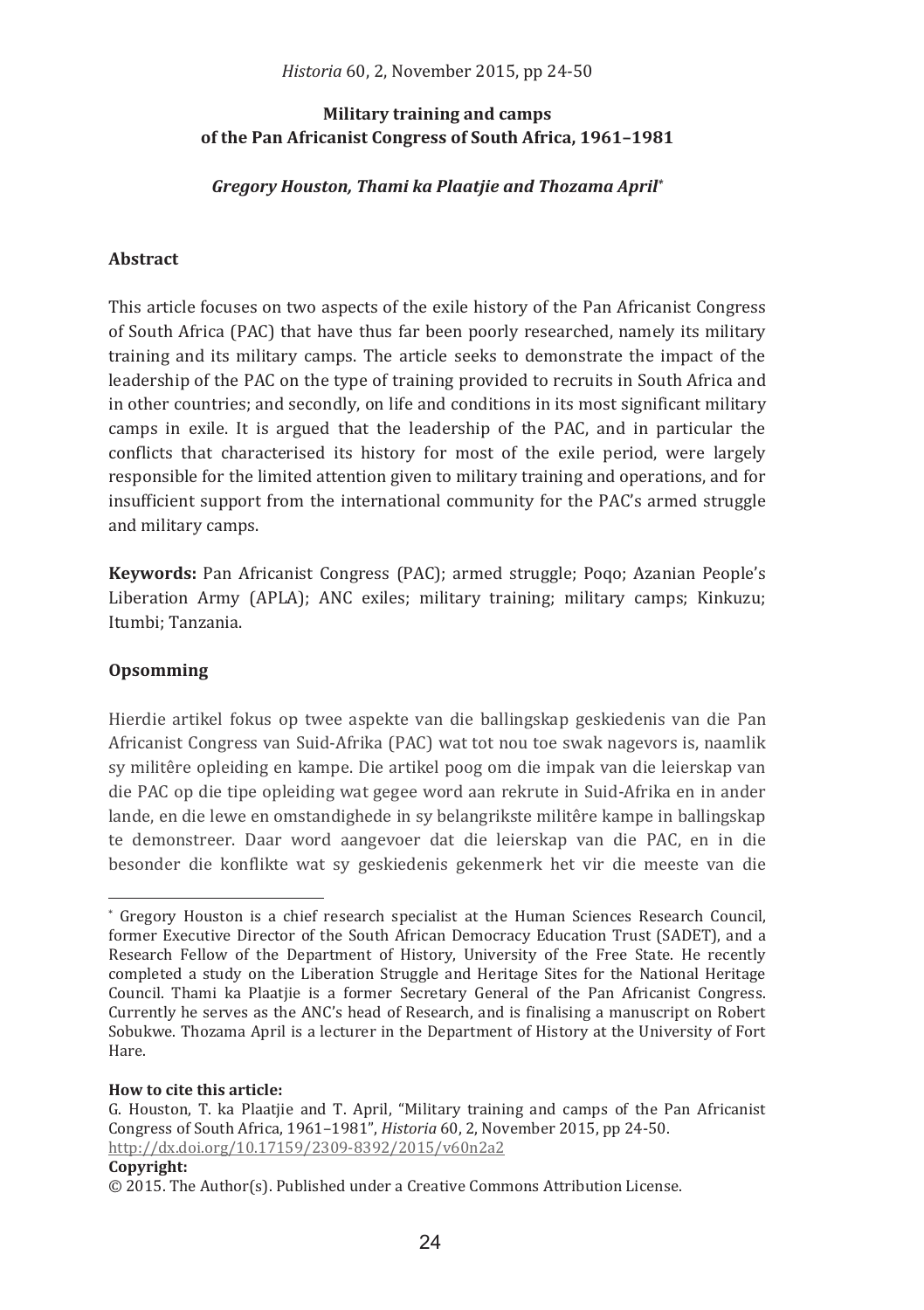ballingskap tydperk, was grootliks verantwoordelik vir die beperkte aandag wat aan militere opielaing en operasies gegee word, en vir onvoldoende ondersteuning van die internasionale gemeenskap vir die PAC se gewapende stryd en militere kampe.

**Sleutelwoorde:** Pan Africanist Congress (PAC); gewapende stryd; Poqo; Azanian People's Liberation Army (APLA); ballingskap; militere opleiding; militere kampe; Kinkuzu; Itumbi; Tanzanie.

# **Introduction�**

After the banning of the Pan Africanist Congress (PAC) and African National Congress (ANC) on 8 April 1960, the two nationalist movements were forced to operate underground. The bannings occurred in the aftermath of the PAC's anti-pass campaign and the Sharpeville massacre on 21 March, the countrywide strike that followed, and the declaration of a state of emergency by the apartheid government. The PAC took the first step in its turn to armed struggle in 1961 when it decided to revive the Africanist Task Force, a para-military structure formed just prior to the 1960 anti-pass campaign. This task force became the forerunner of the PAC's military wing, Poqo.<sup>1</sup>The PAC then began a process of training young recruits inside the country, as well as sending a select few abroad for military training. However, the marked increase of militant action during this period sparked a violent and repressive reaction on the part of the apartheid regime. Scores of young people were forced to leave the country. In response to the new conditions of exile, the PAC established military bases and camps to train and accommodate the increasing number of new recruits joining its military wing.

This article focuses on two aspects of the history of the PAC that have thus far been poorly researched. In the first, the focus is on the training provided to recruits by the PAC immediately after the turn to armed struggle in the early 1960s inside South Africa and in various African and other countries between 1960 and 1981. The second theme deals with conditions in the most significant military camps of the PAC in exile. The objective is to demonstrate the impact of the leadership of the PAC on the type of training provided to its cadres and the conditions in the movement's military camps.

# **Literature review**

There is a growing literature pertaining to the military training and camps of the southern African liberation movements. Included here are a number of studies that deal with training and conditions in the camps of the non-South African liberation

<sup>&</sup>lt;u> 1989 - Johann Stein, mars an t-Amerikaansk kommunister (</u> <sup>1</sup>T. ka Plaatjie, "The PAC's Internal Underground Activities, 1960–1980", in South African Democracy Education Trust (hereafter SADET) (eds), The Road to Democracy in South Africa, *Volume 2, 1970–1980* (Unisa Press, Pretoria, 2006), pp 677–678.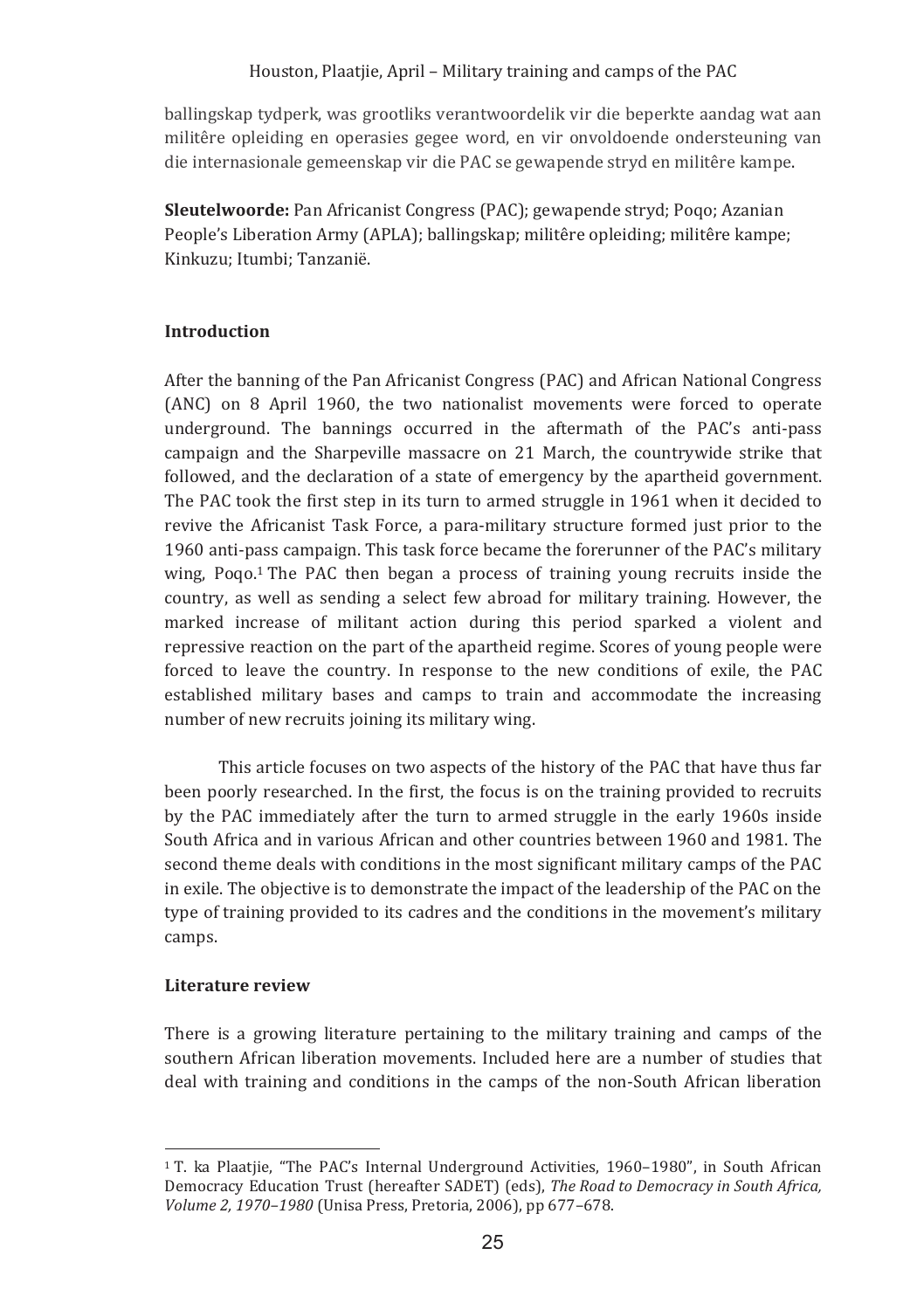movements.<sup>2</sup> Although there are also a number of studies of the PAC in exile,<sup>3</sup> very few publications deal with the military training and camps of this particular liberation movement. Studies on PAC training and its military camps can be found in

<sup>2</sup> H. West, "Girls with Guns: Narrating the Experience of War of FRELIMO's 'Female Detachment", Anthropological Quarterly, Special Issue on Youth and Social Imagination, 73, 4. 2000, pp 180-194: J. Alexander and J. McGregor, "War Stories: Guerrilla Narratives of Zimbabwe's Liberation War", History Workshop Journal, 57, 2004, pp 79-100; I. Brinkman, A War for People: Civilians, Legitimacy and Mobility in South-East Angola in MPLA's War for Independence (Köln, Rüddiger Köppe, 2005); W.M. James, A Political History of the Civil War in Angola: 1974–1990 (Transaction Publishers, Piscataway; NJ, 2011); J. Alexander and G. Kynoch, "Introduction: Histories and Legacies of Punishment in Southern Africa", Journal of Southern African Studies, 37, 3, 2011, pp 395–413; G. Mazarire, "Discipline and Punishment in ZANLA, 1964-1979", Journal of Southern African Studies, 37, 3, 2011, pp 571-591; C.A. Williams, "Ordering the Nation: SWAPO in Zambia, 1974-1976", Journal of Southern African Studies, 37, 4, 2011; "Introduction: Thinking Southern Africa from 'the Camp'", Social Dynamics, 39, 1, 2013, pp 1-4; M.G. Panzer, "Building a Revolutionary Constituency: Mozambican Refugees and the Development of the FRELIMO Proto-State, 1964-1968". Social Dynamics, 39, 1, 2013, pp 5-23; E. George, The Cuban Intervention in Angola, 1965-1991: From Che Guevara to Cuito Cuanavale (Routledge, London, 2004); P. Trewhela, Inside Quatro: Uncovering the Exile History of the ANC and SWAPO (Jacana, Johannesburg, 2009); C.A. Williams. "Exile History: An Ethnography of the SWAPO Camps and the Namibian Nation". PhD thesis, University of Michigan, 2009; C.A. Williams, "Living in Exile: Daily Life and International Relations at SWAPO's Kongwa Camp", Kronos: Southern African Histories, 37, 2011, 60-86; and C.A. Williams, "The Spy' and the Camp; SWAPO Camps in Lubango, Angola. 1980–1989", in W. Dooling, H. Sapire and C. Saunders (eds), The Struggle for Southern Africa: New Local and International Perspectives (UCT Press, Cape Town, 2012). I am grateful to one of the anonymous reviewers for drawing attention to this body of literature.

<sup>3</sup> S. Davis, Apartheid's Rebels: Inside South Africa's Hidden War (AD Donker, Cape Town, 1987): C.J Driver, Patrick Duncan: South African and Pan-African (James Currey, Oxford, 2000); H. Isaacs. "Full Circle: Reflections on Home and Exile". MA thesis. University of the Witwatersrand, 2002; A. Hlongwane, We are Our Own Liberators: A Bioaraphy of John Nyati Pokela (1921-1985), Unpublished manuscript; T. ka Plaatjie, "The PAC in Exile", in SADET (eds), The Road to Democracy in South Africa, Volume 2; K. Kondlo, "In the Twilight of the Azanian Revolution: The Exile History of the Pan-Africanist Congress of Azania 1960-1990", PhD thesis, Rand Afrikaans University, 2003; B. Leeman, Lesotho and the Struggle for Azania. Africanist Political Movements in Lesotho and Azania: The Origins and History of the Basotholand Conaress Party and the Pan Africanist Conaress (University of Azania, London, 1985); A. Lissoni, "The PAC in Basutoland, c. 1962-1965", South African Historical Journal, 62, 1, 2010, Special Issue: Liberation History in Southern Africa, pp 54–77; T. Lodge, "The Pan Africanist Congress", in C. Hill and P. Warwick (eds), Collected Papers, Volume 2 (Centre for Southern African Studies, York. c. 1977): T. Lodge. "The Pan-Africanist Congress, 1959-1990". in I. Liebenberg, F. Lortan, B. Nel, and G. van der Westhuizen (eds). The Long March: The Story of the Struggle for Liberation in South Africa (HAUM, Pretoria, 1994); T. Lodge, Black Politics in South Africa since 1945 (Ravan Press, Johannesburg, 1987); D. Mahlangu, "From South Africa to Azania?: A Critical Analysis of the Pan Africanist Congress in Exile 1962-1990", unpublished BA Hons essay, University of Cape Town, 1990; Z. Majodina, Exiles and Homecomings: the Untold Stories (Heinemann, Johannesburg, 1995); J. Marcum, "The Exile Condition and Revolutionary Effectiveness: Southern African Liberation Movements", in C.P. Potholm and R. Dale (eds), South African in Perspective: Essays in Regional Politics (The Free Press, New York, 1972); M. Mgxashe, "Are You With Us?" The Story of a PAC Activist (NB Publishers. Cape Town. 2006): M. Nkoana. Crises in the Revolution: A Special Report on the Pan-Africanist Congress of South Africa (Mafube, London, 1969).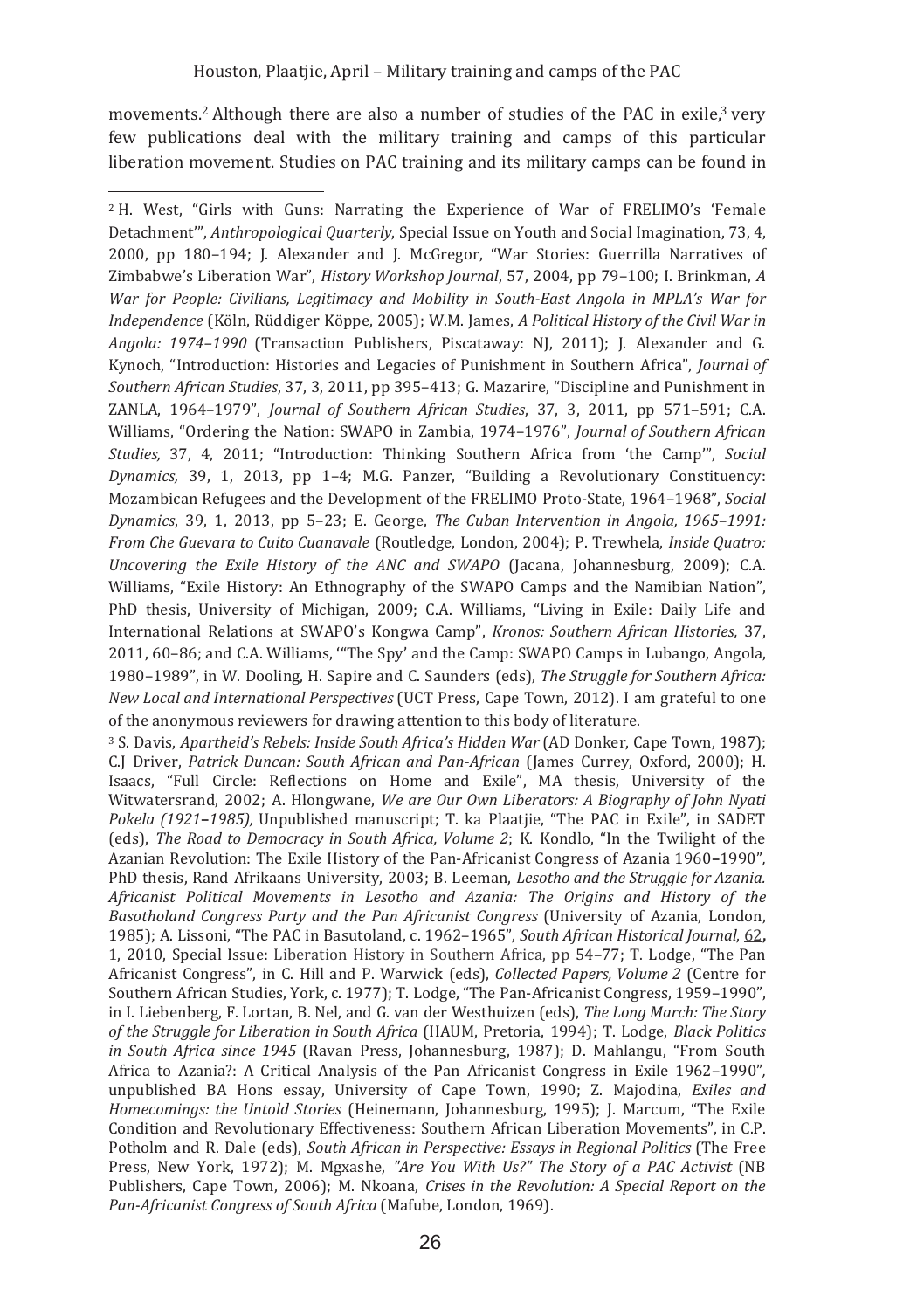some books on the history of the liberation struggle and/or movements,<sup>4</sup> biographies of, and autobiographies written by veterans of the struggle,<sup>5</sup> theses,<sup>6</sup> and academic iournal articles.<sup>7</sup>

Brief descriptions of the training provided to the newly-formed Pogo units and the bases they made use of inside the country in the period 1961–1963, drawn exclusively from interviews, can be found in a chapter in the first volume of South African Democratic Education Trust (SADET). The Road to Democracy in South Africa.<sup>8</sup> Furthermore, Tom Lodge briefly discusses the training provided for Pogo recruits in the early 1960s using court records as primary sources.<sup>9</sup> Lodge also gives some attention to the PAC's first camp in the Congo.<sup>10</sup> Letlapa Mphahlele is the only former member of the armed wing of the PAC who has published an autobiography. This study includes a description of the lifestyle and conditions in two PAC camps elsewhere in Africa, and the military training Mphahlele received in various African countries during the 1970s.<sup>11</sup>

Kwandi Kondlo provides one of the significant studies of the PAC camps in exile. The most detailed analysis is the one he makes of the Ruvu camp in Tanzania.<sup>12</sup> The emphasis is on the various issues faced in the camp such as "health, culture, tribalism, corporal punishment as well as the general politics of the camp in order to expose the concrete basis of the internal conflicts within the PAC". His aim is to demonstrate how "the lack of policies, organisational procedures and inept leadership affected the lives of ordinary PAC members in the camps".<sup>13</sup> Kondlo also briefly discusses the PAC's other camps in Lesotho, Congo, Botswana and Tanzania. In this study, use is made largely of secondary literature, archival material and interviews with cadres who were based in the camps. Kondlo notes that there is

<sup>&</sup>lt;sup>4</sup> SADET (eds), *The Road to Democracy in South Africa, Volume 1, 1960-1970* (Zebra Press, Cape Town, 2004) and the more recent second edition (Unisa Press, Pretoria, 2010); and SADET (eds). The Road to Democracy in South Africa. Volume 2. See also Liebenberg et al. (eds), The Long March.

<sup>&</sup>lt;sup>5</sup> L. Mphahlele, 'Child of This Soil': My Life as a Freedom Fighter (Kwela Books, Johannesburg,  $2002$ .

<sup>&</sup>lt;sup>6</sup> Kondlo, "In the Twilight of the Azanian Revolution"; L. von den Steinen, "Experiencing the Armed Struggle: The Soweto Generation and After". PhD thesis. University of Cape Town. June 2007.

<sup>&</sup>lt;sup>7</sup> See for example Lissoni, "The PAC in Basutoland"; A.K. Hlongwane, "Reflections on the Pan Africanist Congress 'Underground' in the Era of the 1976 Youth Uprisings", The Journal of Pan African Studies, 3, 4, December 2009, pp 55-71.

<sup>&</sup>lt;sup>8</sup> B. Maaba, "The PAC's War against the State, 1960-1963", in SADET (eds), The Road to Democracy in South Africa, Volume 1, pp 257-297.

<sup>&</sup>lt;sup>9</sup> T.G. Lodge, "Insurrectionism in South Africa: The Pan-Africanist Congress and the Pogo Movement, 1959-1965", PhD thesis, University of York, Centre for Southern African Studies, April, 1984; Lodge, "The Pan Africanist Congress", p 112.

<sup>&</sup>lt;sup>10</sup> Lodge, "The Pan Africanist Congress", p 117.

<sup>&</sup>lt;sup>11</sup> Mphahlele, 'Child of This Soil'.

<sup>&</sup>lt;sup>12</sup> Kondlo. "'In the Twilight of the Azanian Revolution'", p 257.

<sup>&</sup>lt;sup>13</sup> Kondlo, "In the Twilight of the Azanian Revolution", p 248.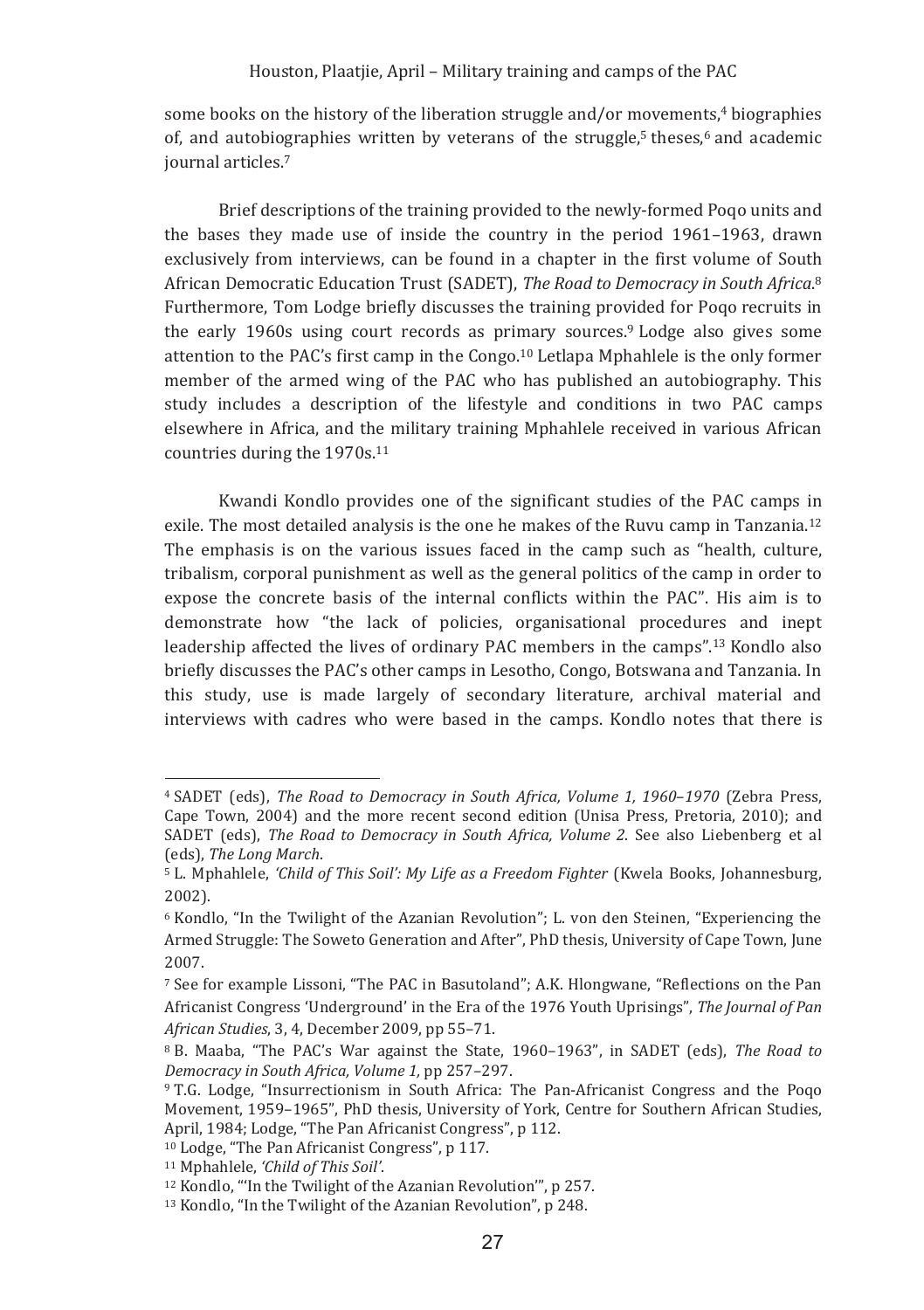limited evidence on the conditions in the PAC camps available in the form of archival material and interviews 14

These studies do not provide a detailed treatment of military training and conditions in the military camps of the PAC in exile. The only exception is Kondlo's study of the Ruvu settlement, which was not strictly-speaking a military camp.

Arguably the most comprehensive study of the PAC's military training and camps in Tanzania is found in Lynda von den Steinen's doctoral thesis.<sup>15</sup> This study is full of detail, and draws on secondary literature and key primary sources found in the PAC archives that are housed at the University of Fort Hare. She also includes information gleaned from conducting interviews with veterans of the struggle. However, the focus in this work is on the post-1976 experience. The study also fails to provide a detailed description of life in all three military camps of the PAC in Tanzania at the time. The significance of this work is found in the description of the training provided to cadres and general conditions in the camps in Tanzania. In addition. Von den Steinen also draws attention to the impact of the leadership crisis arising from conflict between the commander of the Azanian People's Liberation Army (APLA), Templeton Ntantala, and the acting president of the PAC, Potlako Leballo. The immediate consequences of this conflict for PAC cadres arose from the resulting disorganisation in the movement as well as a marked lack of resources.<sup>16</sup>

In marked contrast, the historiography on military training camps of the ANC in exile is much more substantial. Such studies draw upon a wide range of secondary and primary sources. Included here are the large number of volumes on the history of the ANC; biographies of, and autobiographies written by ANC members; and a significant range of archival sources and interviews conducted with members of the ANC's military wing.<sup>17</sup> Studies of the ANC's military training and camps thus draw on a substantially larger range of sources than do existing studies of the PAC.

<sup>&</sup>lt;sup>14</sup> Kondlo, "In the Twilight of the Azanian Revolution", pp 247-248, 252.

<sup>&</sup>lt;sup>15</sup> Von den Steinen, "Experiencing the Armed Struggle".

<sup>&</sup>lt;sup>16</sup> Von den Steinen, "Experiencing the Armed Struggle", p 176.

<sup>&</sup>lt;sup>17</sup> M. Armstrong, "Healthcare in Exile: ANC Health Policy and Health Care Provision in MK Camps, 1964 to 1989", South African Historical Journal, 66, 2, 2014; H. Barrell, The ANC's Armed Struggle (Penguin Books, London, 1990); L. Callinicos, "Oliver Tambo and the Dilemma of the Camp Mutinies in Angola in the Eighties", South African Historical Journal, 64, 3, 2012, pp 587-621; I. Cherry. Umkhonto we Sizwe (Jacana Media, Johannesburg, 2011); S. Davis. "Cosmopolitans in Close Quarters: Everyday Life in the Ranks of Umkhonto we Sizwe (1961– present)", PhD thesis, University of Florida, 2010; S. Davis, "Training and Deployment at Novo Catengue and the Diaries of Jack Simons", Journal of Southern African Studies, 40, 6, 2014, pp 1325-1342; G. Gerhart and C. Glaser, From Protest to Challenge: A Documentary History of African Politics in South Africa, Volume 6, Challenge and Victory, 1980-1990 (Indiana University Press, Bloomington, 2010); G. Houston and B. Magubane, "The ANC's Armed Struggle in the 1970s", in SADET (eds), The Road to Democracy in South Africa, Volume 2, pp 453-516; R. Kasrils, Armed and Dangerous: From Undercover Struggle to Freedom (Jonathan Ball, Johannesburg and Cape Town, 2004); B. Ketelo, A. Maxongo, Z. Tshona, R. Massango and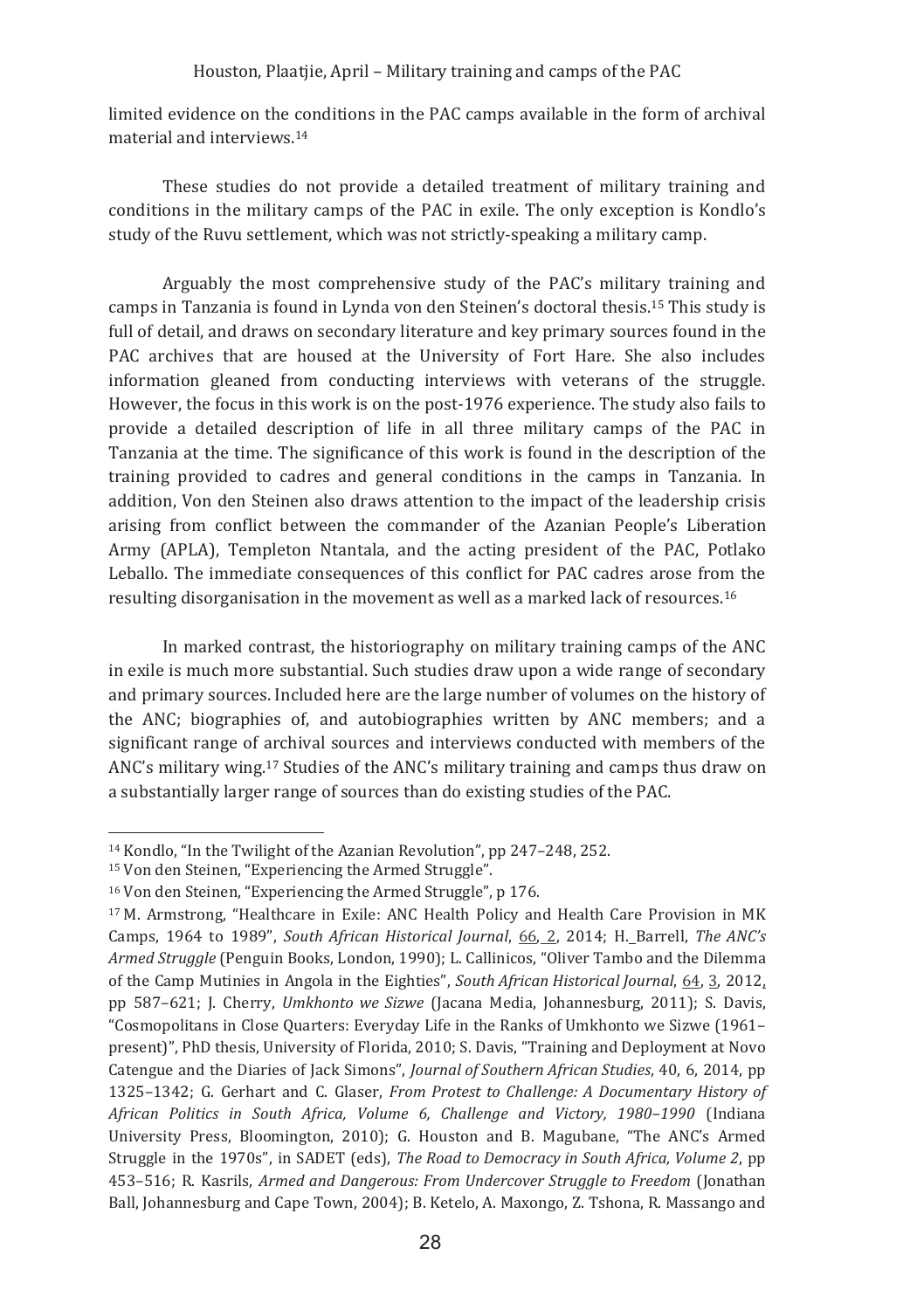What is absent from the studies of the PAC mentioned above is a detailed analysis of the factors which accounted for the type of training provided to PAC cadres and the conditions in the movement's military camps. It is argued here that the leadership of the PAC, and in particular the conflicts that characterised its history for most of the exile period, were largely responsible for the limited attention the leadership gave to military training and operations, and for insufficient support from the international community for its armed struggle and military camps. By contrast. the ANC was able to develop strategic international partners that provided critical support for its armed struggle, thereby enabling it to engage in a significant number of military operations during the 29 years it engaged in the armed struggle.<sup>18</sup>

L. Mbengo, "A Miscarriage of Democracy: the ANC Security Department in the 1984 Mutiny in Umkhonto we Sizwe", Searchlight South Africa, 5, July 1990; C.J.B. le Roux, "Umkhonto we Sizwe: Its Role in the ANC's Onslaught against White Domination, 1961–1988", unpublished PhD thesis, University of Pretoria, 1992; T. Lodge, "State of Exile: The African National Congress of South Africa, 1976-1986", Third World Quarterly, 9, 1, 1987; H. Macmillan, The Lusaka Years: The ANC in Exile in Zambia. 1963-1994 (Jacana Media, Auckland Park, 2013): B. Magubane, P. Bonner, J. Sithole, P. Delius, J. Cherry, P. Gibbs and T. April, "The Turn to Armed struggle", in SADET (eds), The Road to Democracy in South Africa, Volume 1; M. Morris, Armed Conflict in Southern Africa (Jeremy Spence, Cape Town, 1974); T. Motumi, "Umkhonto we Sizwe: Structure, Training and Force Levels (1984 to 1994)", African Defence Review, 18, 1994; B. Mtolo, Umkhonto we Sizwe: The Road to the Left (Drakensberg Press, Durban, 1966); S. Ndlovu, "The ANC in Exile", in SADET (eds), The Road to Democracy in South Africa, Volume 2; I. Ngculu, *The Honour to Serve: Recollections of an Umkhonto soldier* (David Phillip, Claremont, 2009); J. Ngculu, "The Honour to Serve: Memories of the June 16 MK detachment", Umrabulo, 13. 2001: R. Pilcher. "Occupational Hazards: Observations of Conditions in Umkhonto we Sizwe's Angolan Camps", BA Hons essay, University of Cape Town, 1998; M. Saeboe, "A State of Exile: The ANC and Umkhonto we Sizwe in Angola, 1976-1989", MA dissertation, University of Natal, Durban, 2002; T. Sellström, Sweden and National Liberation in Southern Africa, Volume II, Solidarity and Assistance 1970-1994 (Nordic Africa Institute, Uppsala, 2002); M. Senzangakhona, E. Mabitse, U. Abrahamse and G. Molebatsi, "Umkhonto Remembered, Part Two, Umkhonto we Sizwe: Within Living Memory", Umrabulo, 14, 2002; V. Shubin, ANC: A View from Moscow (Jacana Media, Auckland Park, 2008); V. Shubin, "There is No Threat from the Eastern Bloc", in SADET (eds), The Road to Democracy in South Africa, Volume 3, International Solidarity (Unisa Press, Pretoria, 2010), pp 985-1067; T. Simpson, "Military Combat Work: the Reconstitution of the ANC's Armed Underground, 1971-1976", African Studies, 70, 1, April 2011; M. Twala and E. Bernard, Mbokodo: Inside MK, MweziTwala: A Soldier's Story (Jonathan Ball Publishers, Johannesburg, 1994); Davis, "Training and Deployment at Novo Catengue and the Diaries of Jack Simons"; and Von den Steinen, "Experiencing the Armed Struggle".

<sup>18</sup> For more detail on the military operations of the ANC conducted from abroad, refer to Houston and Magubane, "The ANC's Armed Struggle in the 1970s", pp 453-516; G. Houston, "The ANC's Armed Struggle in the 1980s", in SADET (eds.), The Road to Democracy in South Africa, Volume 4, 1980-1990 (Unisa Press, Pretoria, 2006), pp 1037-1168; I. Sithole, "The ANC Underground and Armed Actions in Northern Natal", in SADET (eds.), The Road to Democracy in South Africa, Volume 4, pp 279-311; and J. Sithole, "The ANC Underground and Armed Actions in Southern Natal", in SADET (eds.). The Road to Democracy in South Africa, Volume 4. pp 313-358.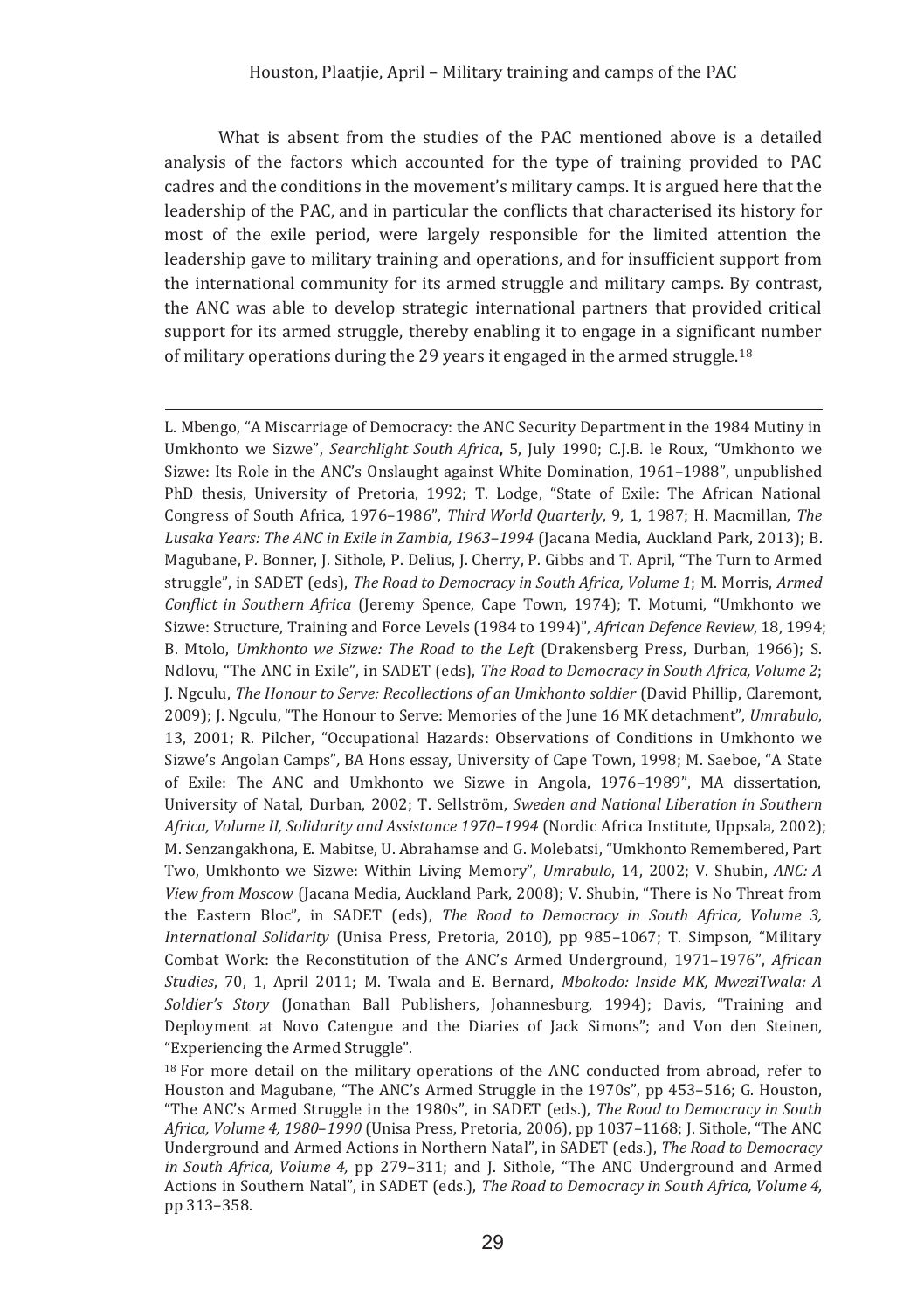This article makes use of some of the sources discussed above, as well as archival sources and interviews with cadres who were based in the various camps, to describe the training provided to cadres and life and conditions in some of the main PAC bases and military camps. This is linked to an analysis of the PAC leadership in exile to demonstrate how leadership style and conflicts affected training and conditions in the camps as well as international support for the PAC.

## PAC internal training and bases, 1960-1963

At a conference held in Maseru in 1961, a decision was taken that PAC members should receive basic military training. The PAC also decided to prepare for a countrywide insurrection, planned for 8 April 1963. The idea was that Pogo units in different parts of the country would stage their own uprising, thus forcing the government to deploy its forces over a wide area. Pogo cadres were instructed to stockpile whatever arms they could get hold of, and to prepare for the final revolt that they were confident would bring an end to apartheid.<sup>19</sup>

Training of Pogo units was organised at the level of groups of units. Units in Duncan Village in East London, led by Washington Zixesha, conducted training in the bush at nearby Ezipunzana from early 1962. Another group, led by a man named Mayedwa, held its training sessions at Emasokeni. In Port Elizabeth, in the bush next to the Fort Stadium, Poqo cadres were provided with "crash courses" in elementary  $comhat<sup>20</sup>$ 

Pogo cells in Mamelodi camped at night at a nearby mountain where they underwent rudimentary training and developed their plans. The Mamelodi units rejected the suggestion that they use pangas to attack whites. Instead their objective was to gain "instruction on bombs to get at their targets".<sup>21</sup> Cells in Atteridgeville were told that they were to attack central Pretoria from the west, while cells from Vlakfontein would attack from the east. Lady Selborne cells would attack from the north, and Eastwood cells would attack from the south. On one occasion, Isaac Mafatshe provided training on the manufacture of Molotov cocktails to a group of about 25 cell members at a golf club. The Atteridgeville cells also collected unexploded mortar bombs at the Skurweberg shooting range adiacent to the township, a site which was used on a regular basis by the army.<sup>22</sup>

<sup>&</sup>lt;sup>19</sup> University of Fort Hare (hereafter UFH). National Heritage and Cultural Studies Centre (hereafter NAHCS), PAC London Mission, Box 30, PAC News and Views, 21 March 1968, Issue No. 13, p 1. See also Maaba, "The PAC's War against the State", pp 286-287; Lodge, "The Pan Africanist Congress", p 114.

<sup>&</sup>lt;sup>20</sup> Maaba, "The PAC's War against the State", pp 291-294.

<sup>&</sup>lt;sup>21</sup> SADET Oral History Project (hereafter SOHP), Interview with Herman Nico Kekana conducted by Sello Mathabatha, Mamelodi, 18 June 2003.

<sup>&</sup>lt;sup>22</sup> Testimony of accomplice state witnesses Kenneth Molatedi, Nicholas Molope and Walter Mashiloane in State versus Jeff Masemula and 15 others, Supreme Court of South Africa, Transvaal Provincial Division. See also University of the Witwatersrand (hereafter Wits), Historical Papers. South African Institute of Race Relations (hereafter SAIRR). Collection AD1901, Security Trials Court Records, 1958-1978.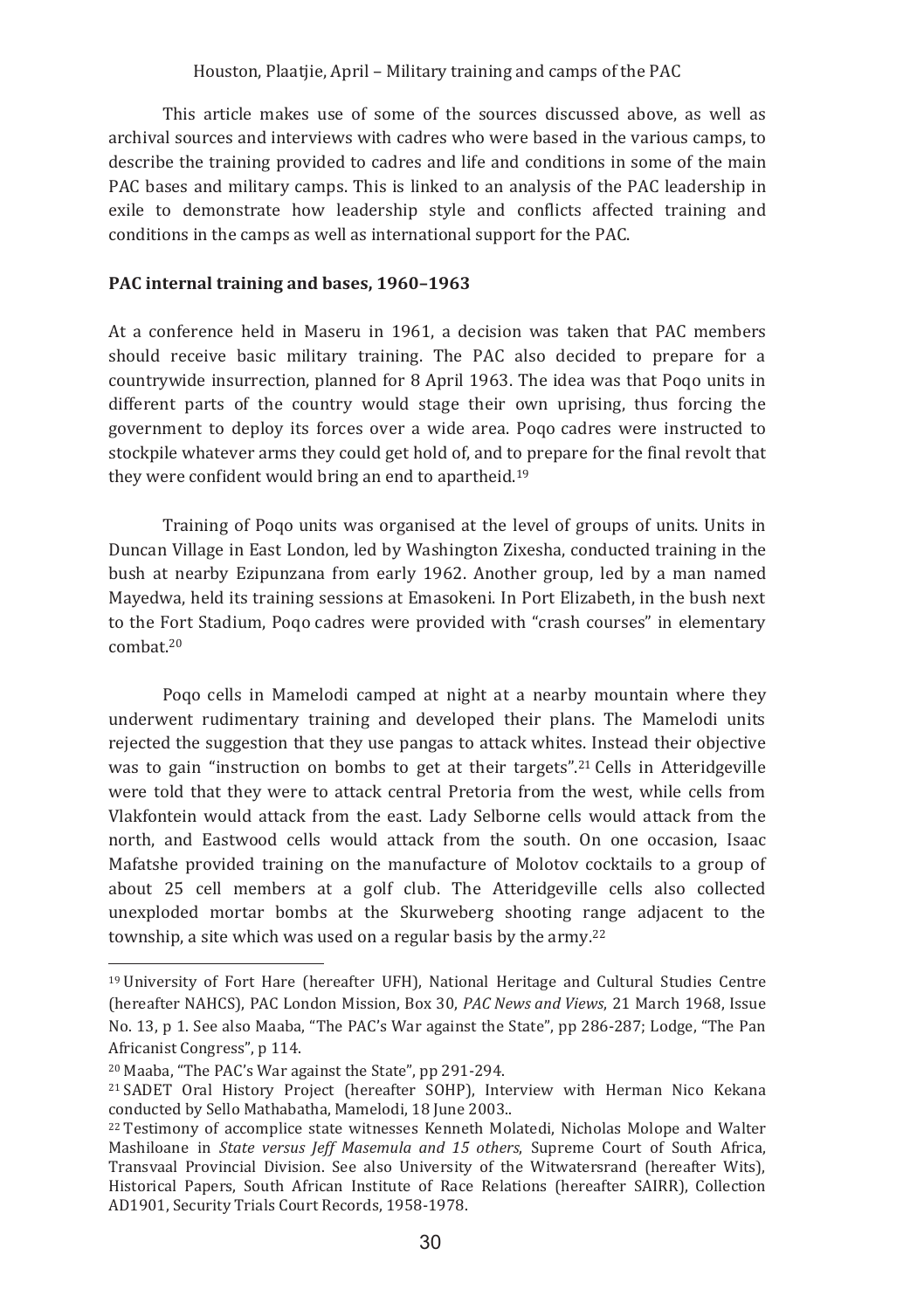In the Western Cape, training provided to recruits from the bachelor hostels at Mbekweni in Paarl included military drill and parades at a nearby plantation. Some of the weapons used were rudimentary, including old car springs that were sharpened into pangas.<sup>23</sup> Leballo said in an interview conducted a few vears later that:

I again constituted [a] task force, and got it to work out a method where they could form up groups of fighters with pangas [machetes] and revolvers and explosives and other things. And [I told them that] that they must rely on their own efforts. They can steal weapons, they can get people who can sharpen these pangas, or themselves ... or buy from backdoors, from people who can sell these things, and then we would be able to raid the stations and places for arsenals where there are weapons, and so on. And Pogo ... its course would be to kill or be killed.<sup>24</sup>

In general, according to Tom Lodge, the weapons furnished by most Pogo units "were very crude. Bombs were improvised from petrol-filled bottles and tennis balls filled with ball-bearings, permanganate of potash, glycerine and match heads. Swords were fashioned from filed-down pieces of scrap metal."25 A perception was also created by the leadership that weapons would be provided by, among others. Russia and the independent African states, while military assistance would be provided by soldiers from other African countries.<sup>26</sup>

# PAC military training abroad, 1961-1970

During the early 1960s, Poqo members travelled in groups to Lesotho for military training. For instance, Zifosonke Tshikila led a group from East London, while a group from Soweto was led by Ezrom Mokgakala and another from Daveyton by Johnson Mlambo. The training of PAC cadres in Lesotho throughout the 1960s was the responsibility of Mfanasekhava Goobose, assisted initially by Templeton Ntantala.<sup>27</sup> Training was provided in the mountainous areas of Lesotho, and took place without the permission and knowledge of the Lesotho government. The Poqo recruits were given training in surprise attacks, camouflage and the use of old weapons.<sup>28</sup> Johnson

<sup>&</sup>lt;sup>23</sup> Lodge, "The Pan Africanist Congress", p 112.

<sup>&</sup>lt;sup>24</sup> Interview with Potlako Kitchener Leballo conducted by Gail Gerhart, Nairobi, 11 September 1968. **DISA** Collection. available at http://www.disa.ukzn.ac.za/ index.php?option=com displaydc&recordID=ora19680911.000.009.000. Accessed 17 Iune 2015.

<sup>&</sup>lt;sup>25</sup> Lodge, "Insurrectionism in South Africa", p 120.

<sup>&</sup>lt;sup>26</sup> Lodge, "Insurrectionism in South Africa", pp 120-121. Refer also to the testimony of state witnesses Keseth Skolane Mchnuli and Johannes Ratau in State versus leff Masemula and 15 others.

<sup>&</sup>lt;sup>27</sup> Maaba, "The PAC's War against the State", p 286.

<sup>&</sup>lt;sup>28</sup> UFH. NHCS, Non Serial, Box 9, Pan Africanist Congress of Azania. The Commissar's Field Manual, undated, p 94.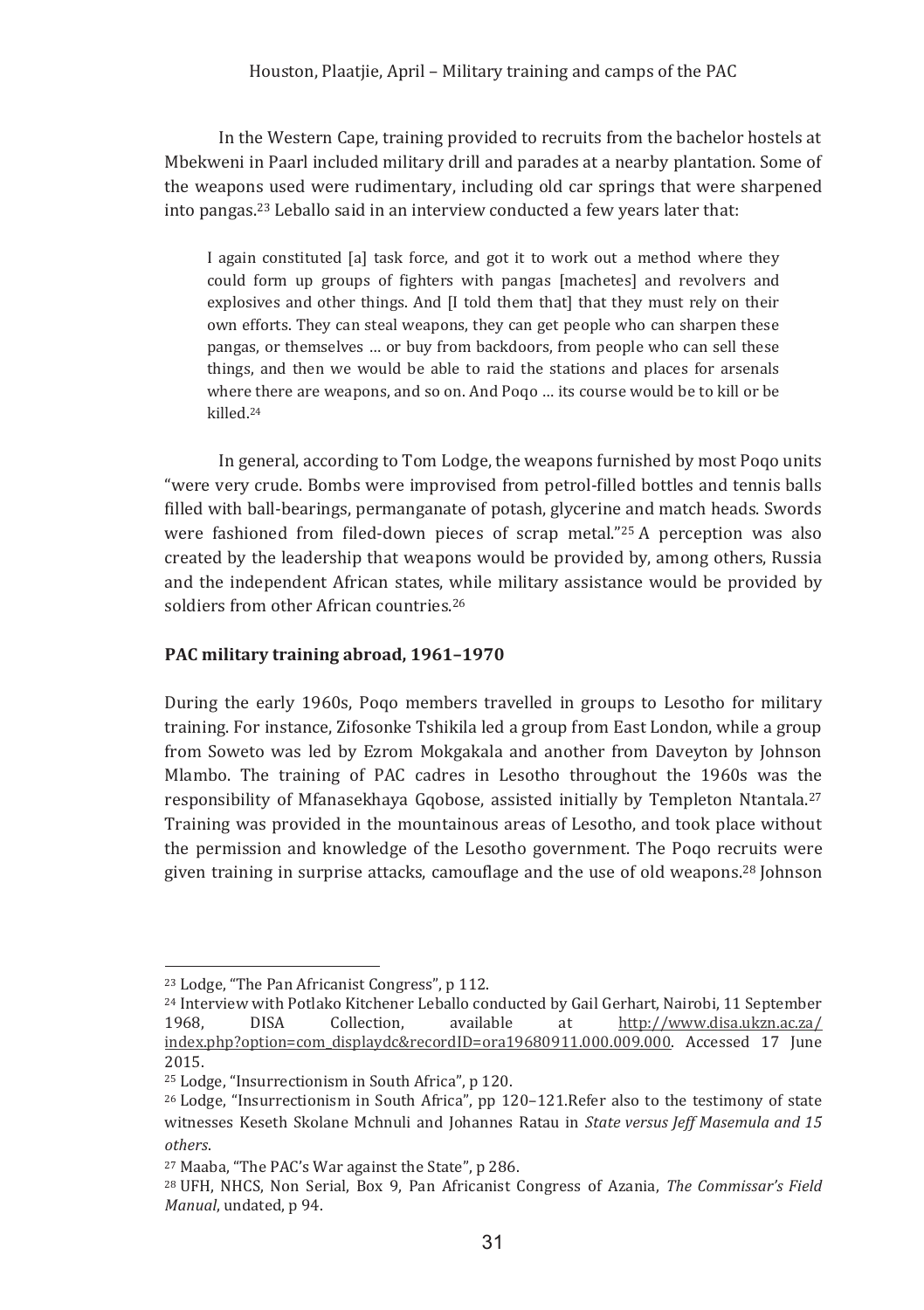Mlambo recalled that they were taught to manufacture Molotov cocktails,<sup>29</sup> while Leballo instructed PAC members to "collect pangas, revolvers, explosives, and all sorts of weapons that could be used to kill people".<sup>30</sup>

However, the PAC found that the authorities in Lesotho, at the time a British Protectorate, were closely allied with the South African government. There were occasions when the Lesotho authorities handed PAC refugees over to the South Africans. What made a bad situation worse was Potlako Leballo, who was leading the PAC from Lesotho. Although Robert Sobukwe was elected as the president of the PAC at its founding conference in December 1959, he was arrested soon thereafter because of his role in events in early 1960.<sup>31</sup> A few days before he was to be released at the end of his three-year sentence, the apartheid government passed a law allowing for the continued imprisonment of a person convicted for furthering the objectives of communism. Sobukwe was imprisoned under this law for an indefinite period, $32$  and this left a leadership vacuum in the PAC – and marked the beginning of decades of acrimonious leadership squabbles.

As acting president, Leballo's role in Lesotho affected the military wing of the organisation. He made a careless press statement on 24 March 1963 that the PAC and Pogo were synonymous, and that they were poised to launch an attack with about 150 000 cadres in April 1963.<sup>33</sup> Leballo had also recruited a suspected police spy, Hans Lombard, to raise funds for the PAC. It appears that Lombard pressurised Leballo in several messages to demonstrate that the PAC was going to take action, resulting in the press statement.<sup>34</sup>

On 29 March, Leballo sent out two women couriers to post letters in Ladybrand. Inside these letters were instructions for Pogo cadres on the planned insurrection.<sup>35</sup> The women were captured by the South African police before they could post the letters, and in this way the identities of many Pogo leaders were revealed. More than 3 000 Pogo members were arrested just prior to, and on 8 April 1963, as well as and in the following weeks.<sup>36</sup> It is widely held that Leballo's recklessness, over-zealousness, and unpredictable behaviour were key factors behind

<sup>&</sup>lt;sup>29</sup> Interview with Johnson Mlambo conducted by Brown Maaba, 30 September 2001, Daveyton, SOHP. Refer also to the testimony of state witness Keseth Skolane Mchnuli in State versus Jeff Masemula and 15 others.

<sup>&</sup>lt;sup>30</sup> Testimony of state witness Johannes Ratau in State versus Jeff Masemula and 15 others.

<sup>&</sup>lt;sup>31</sup> See UFH, NHCS, Pan Africanist Congress of Azania Records, 1958-1995, "History of the Pan Africanist Congress", undated.

<sup>&</sup>lt;sup>32</sup> UFH, NHCS, PAC London Mission, Box 30, News and Views, February 1969, p 8.

<sup>&</sup>lt;sup>33</sup> See T. Lodge, *Resistance and Ideology in Settler Societies* (Ravan Press, Johannesburg, 1986), p 186.

<sup>&</sup>lt;sup>34</sup> Nkoana, Crises in the Revolution, p 8.

<sup>&</sup>lt;sup>35</sup> B. Pogrund, *How can Man Die Better: The Life of Robert Sobukwe* (Jonathan Ball Publishers, Johannesburg, 1990), p 182.

<sup>&</sup>lt;sup>36</sup> Lodge, "Insurrectionism in South Africa", p 218.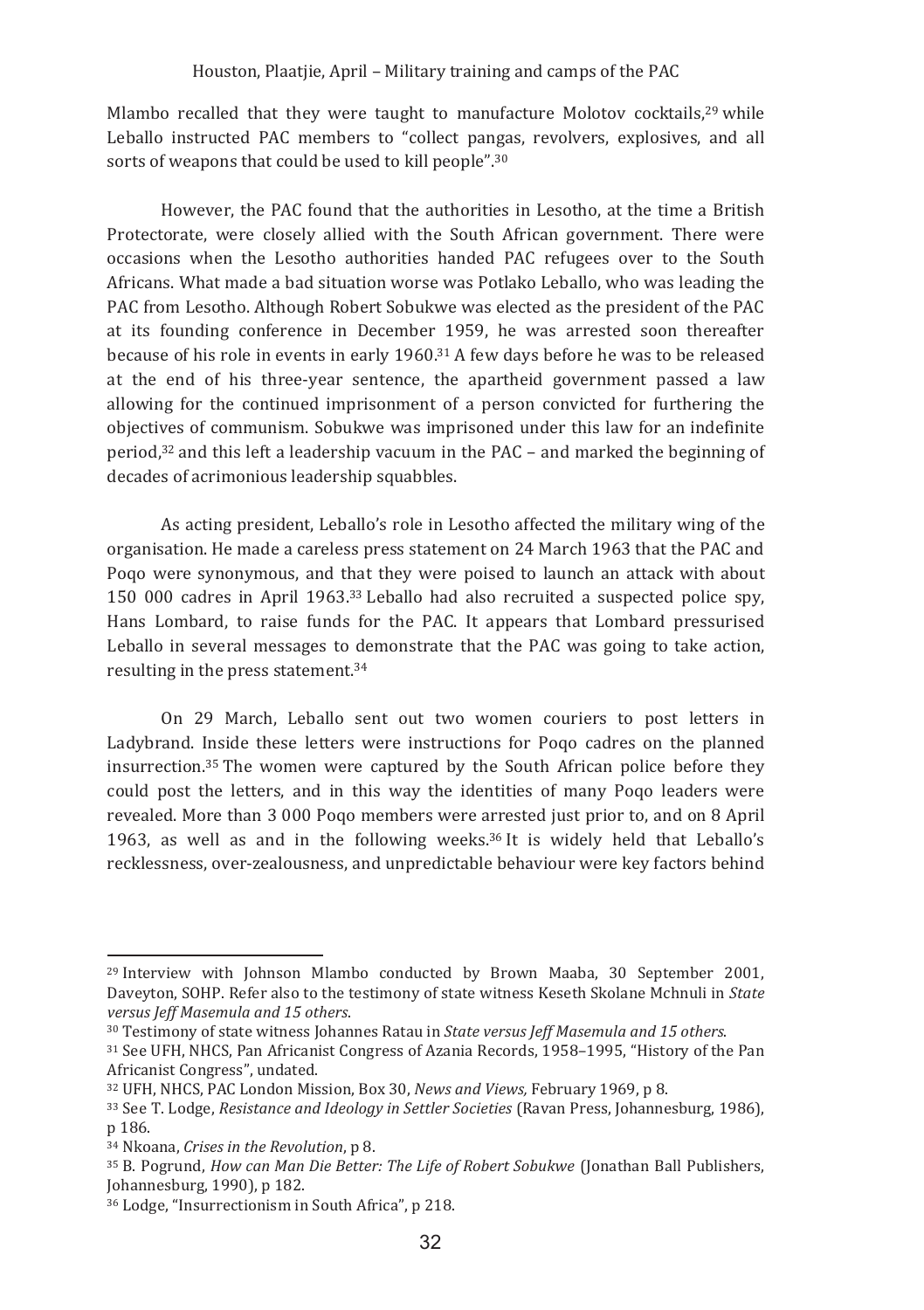the disaster.<sup>37</sup> The leadership's lack of preparation for the insurrection, in particular its failure to acquire the necessary weapons, indicated its incompetence.

In the course of the uprising, large groups of untrained men were to set out armed mainly with pangas to attack white people in various city centres throughout the country. Small acts of sabotage were also planned. It appears that sites such as the central prison, police stations, Voortrekkerhoogte, and the homes of the prime minister and other government officials were identified for sabotage. Certain words were assigned as codes for communicating actions, such as "nightclub" for the headquarters of the PAC in Maseru; "picnic" for training sites; "flutes" for pangas; and "guitars" for revolvers.<sup>38</sup>

However, several Pogo cadres who received their basic training in Lesotho in the early 1960s were arrested immediately on their return to South Africa. Included here are a number of the 17 people who appeared in a trial together with Jeff Masemula in 1963. In another trial, Zolile Samuel Pityane, Ernest Tshazibane, Jabulani Mkizo and Salu Sovizwapi were charged with leaving South Africa without valid documents and unlawfully undergoing training in a secret base of the PAC on the mountains of Lesotho. The four men were sentenced to five years imprisonment.<sup>39</sup>

In the period from the launch of the armed struggle by the PAC in 1961 and the mass arrests in April 1963, very few military actions were conducted by Poqo. Besides a number of attacks carried out on individual victims that resulted in deaths,<sup>40</sup> Pogo's key actions in the early 1960s were: the Paarl insurrection on 21 November 1962, when over 200 men armed with axes, pangas, sticks and sabres marched into the town to attack the prison and police station:<sup>41</sup> the armed confrontation at Queenstown station in December 1962, when police attempted to arrest a group of Pogo members who were on their way to assassinate Chief Kaiser Matanzima;<sup>42</sup> the confrontation with police at Ntlonze Mountain in the Transkei which led to the death of six Pogo members in the same month;<sup>43</sup> and the Pogo attack on a group of whites near the Mbashe River bridge in the Transkei on 4 February 1963.44

<sup>&</sup>lt;sup>37</sup> Refer to Ka Plaatiie. "The PAC's Internal Underground Activities, 1960–1980", pp 682–685 for various views of Leballo's actions at the time.

<sup>&</sup>lt;sup>38</sup> Testimony of state witnesses Keseth Skolane Mchnuli and Johannes Ratau in State versus Jeff Masemula and 15 others.

<sup>&</sup>lt;sup>39</sup> UFH, NHCS, PAC London Mission, Box 30, vol. 1, no. 9, "PAC Guerillas get Five Years Each". in Media News and Views, 21 October 1966, p 5.

<sup>&</sup>lt;sup>40</sup> Refer to Maaba, 'The PAC's War against the State', pp 26-29.

<sup>&</sup>lt;sup>41</sup> T. Lodge, "The Paarl Insurrection: A South African Uprising', African Studies Review, 25, 4, December 1982, p 95.

<sup>&</sup>lt;sup>42</sup> Truth and Reconciliation Commission (hereafter TRC), Truth and Reconciliation Commission of South Africa Report. (TRC. Pretoria, October 1998), p 414.

<sup>&</sup>lt;sup>43</sup> TRC, Truth and Reconciliation Commission of South Africa Report, p 52.

<sup>&</sup>lt;sup>44</sup> For details on this, the most publicised Pogo attack, in which five whites were hacked to death, see B.B. Maaba, "The PAC's War against the State, 1960–1963", in SADET (eds) The Road to Democracy in South Africa, Volume 1, p 256.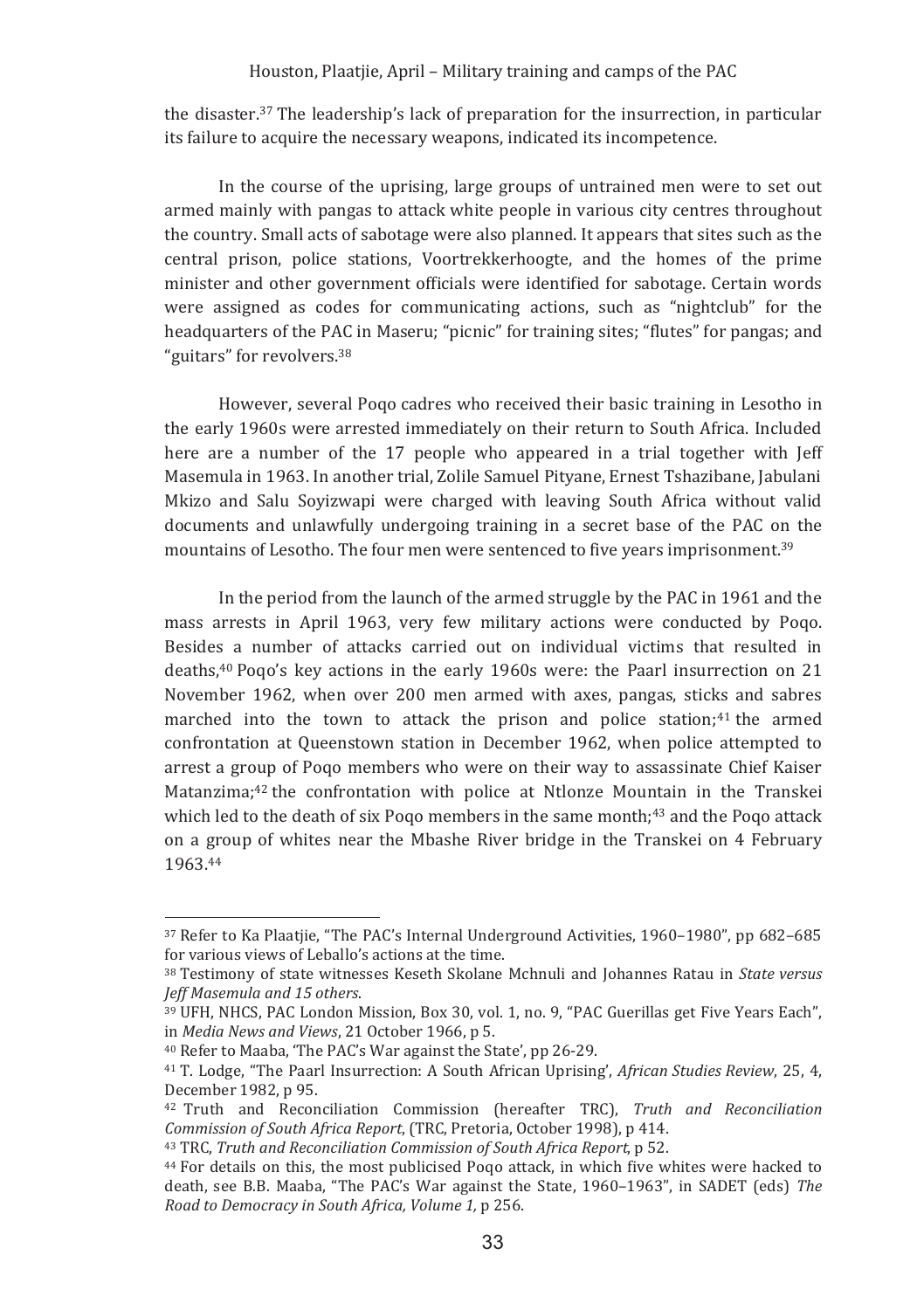These PAC actions were in sharp contrast with the preparations made by the other liberation organisations that had turned to armed struggle at the time, as well as the extent of operations carried out by their cadres. The National Committee of Liberation (NCL), consisting largely of radical whites, provided training to its cadres in the use of explosives, detonators and timers: stockpiled dynamite: developed a manual with detailed procedures for carrying out sabotage; and planned routes out of the country in the event of imminent arrest, before embarking on a sabotage campaign.<sup>45</sup> The NCL also carried out 25 sabotage operations (only 4 were successful).<sup>46</sup> Although preparations by the ANC's military wing, Umkhonto we Sizwe (MK), were not as advanced as that of the NCL, MK did train its cadres in the use of explosives and guns, and detailed plans, including acquiring maps of targets, were prepared for sabotage attacks.<sup>47</sup> During the same period, MK carried out at least 189 acts of sabotage.<sup>48</sup> Leballo later acknowledged that the mistake the PAC had made was that it had not "studied guerrilla methods, of constituting a guerrilla unit. an armed force, how to operate and so on".49

After the arrests in 1963, the PAC continued training its cadres in Lesotho. Military training was provided to PAC recruits at two stores owned by Patrick Duncan in the Quthing area. A police search of the stores in November 1964 uncovered ingredients for the manufacture of explosives and some metal containers.<sup>50</sup> PAC veteran Gasson Ndlovu recalled, however, that he had to open up training camps near Maseru without the permission of the PAC National Executive.<sup>51</sup> Evidence of military training emerged when a group of ten PAC members were detained in Maseru in January 1965. They were stopped by the police in the Mapoteng area dressed in blue boiler suits, velskoene, matching greatcoats and blankets. They had been undergoing some sort of physical training under the leadership of Gasson Ndlovu.<sup>52</sup> After the 1970 coup in Lesotho, the cadres in the training camps set up by Ndlovu "had to leave Maseru to be in the mountains". They retreated to the compound of his wife's family. which they used as a training camp. The camp was relatively secure, and the main weapons in use were pangas, a few revolvers and other guns.<sup>53</sup>

The PAC also sent its cadres for training in other African countries. In the early 1960s the PAC enjoyed the widespread support of leaders in most of the newlyindependent African countries largely because of the Sharpeville massacre of 1960. A PAC anti-pass campaign on 21 March of that year resulted in the police shooting to

<sup>46</sup> Gunther. "The National Committee of Liberation", p 249.

<sup>&</sup>lt;sup>45</sup> M. Gunther, "The National Committee of Liberation (NCL)/African Resistance Movement (ARM)". in SADET (eds) The Road to Democracy in South Africa. Volume 1, pp 233-236.

<sup>&</sup>lt;sup>47</sup> G. Houston, 'The Post-Rivonia ANC/SACP Underground', in SADET (eds.), The Road to Democracy in South Africa, Volume 1, p 620.

<sup>&</sup>lt;sup>48</sup> Gunther. "The National Committee of Liberation", p 250.

<sup>&</sup>lt;sup>49</sup> Interview with Potlako Kitchener Leballo.

<sup>&</sup>lt;sup>50</sup> Lissoni. "The PAC in Basutoland", p 72.

<sup>&</sup>lt;sup>51</sup> "Gasson Ndlovu", in SADET (eds), The Road to Democracy: South Africans Telling their Stories, Volume 1, 1950-1970 (Mutloatse Arts Heritage Trust, Houghton, 2008), p 380. <sup>52</sup> Lissoni. "The PAC in Basutoland", p 73.

<sup>&</sup>lt;sup>53</sup> SADET (eds), "Gasson Ndlovu", p 381.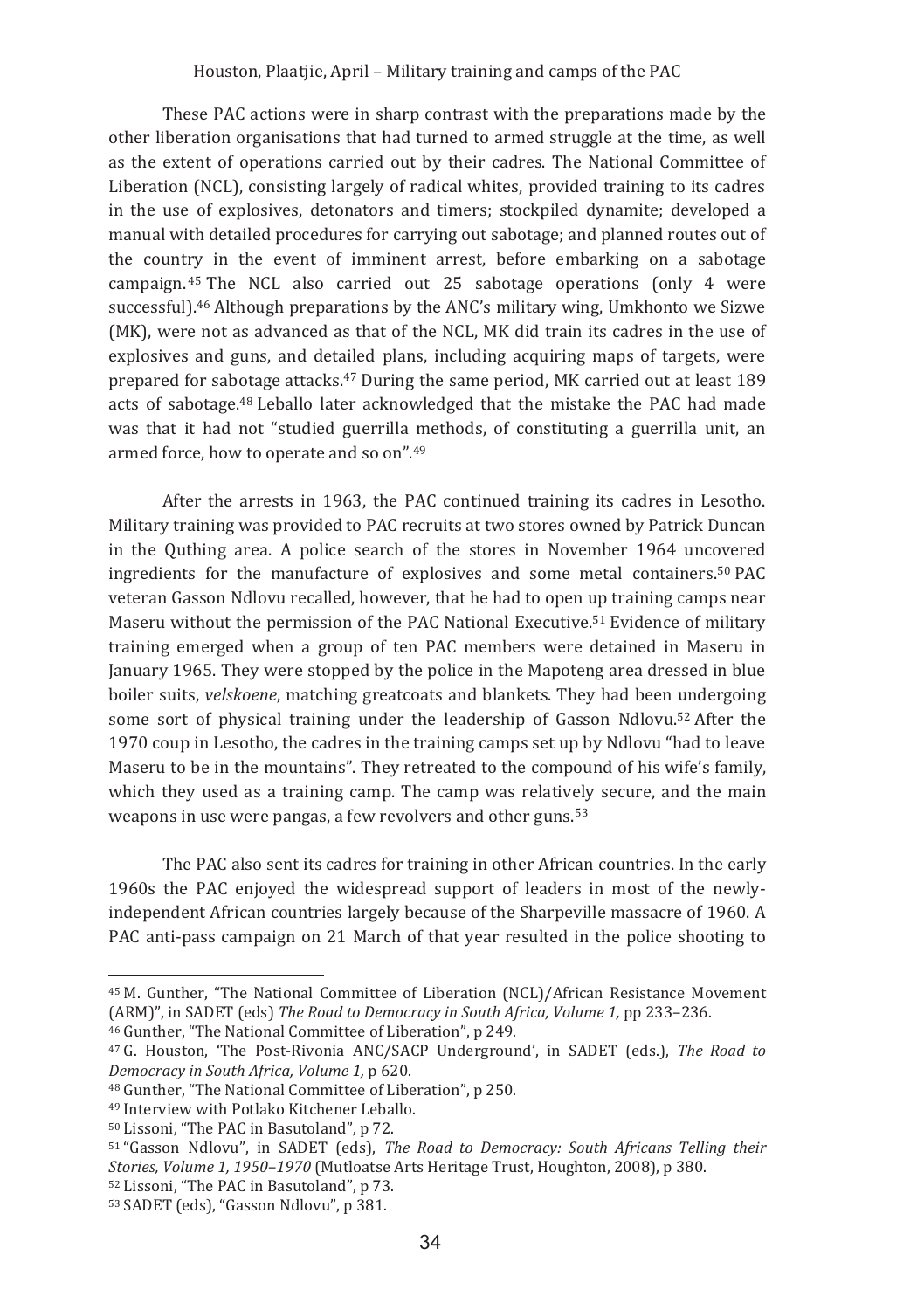death 69 unarmed protesters and many more were injured. The PAC's anti-white ideology and Pan-Africanist ideals also endeared it to many of the radical African leaders.

Philip Kgosana was part of a group of four that included Ndibongo, Mampe, and Bam Sibotho; the group slipped out of the country early in 1961.<sup>54</sup> At the end of 1961, Kgosana was offered a chance to do military training in Ethiopia. Emperor Haile Selassie gave him permission to enter the military academy in Harar. He was then commissioned as a lieutenant in the Ethiopian Army in December 1966. In 1967 he completed the parachute and commando basic training at the Debre Zeit Airbase near Addis Ababa.<sup>55</sup>

Gasson Ndlovu was in the second group of PAC cadres after Kgosana's to undertake military training abroad. This group was deployed for military training in Egypt in 1962.56 When Ndlovu and his men arrived they found Ndibongo, Sibotho and Mampe in Cairo. The PAC members in Egypt now comprised eight cadres, and just as they were finishing their military training another ten PAC members, including Enoch Zulu, arrived from Durban.<sup>57</sup> After completing their military training, the men in Ndlovu's group returned to Tanzania and were then deployed to the PAC camp in the Congo.<sup>58</sup>

The PAC cadres from Durban were followed by another group of 19 cadres, which included Zebulon Mokoena.<sup>s9</sup> Mokoena's group was given a commando course that lasted from July 1965 to the end of November of the same year. It was a very tough course which tested their physical endurance.<sup>60</sup> A number of MK cadres also underwent training in Egypt. MK's Simon Senna, who went to Egypt in 1964, stated that the training provided included a survival course, which was one of the toughest courses MK cadres went through at the time. The men were trained to eat anything, including snakes, just to survive. Some people died during the course of the training.<sup>61</sup>

Templeton Ntantala was among a number of PAC cadres who underwent training in Algeria in 1964. Patrick Duncan was the PAC representative in Algeria, and he appears to have been instrumental in arranging the training.<sup>62</sup> Alfred Willie, a member of the military wing of the ANC who also received training in Algeria at the

<sup>&</sup>lt;sup>54</sup> Interview with Phillip Kgosana conducted by Brown Maaba, Pretoria, 28 December 2001, SOHP.

<sup>&</sup>lt;sup>55</sup> "Phillip Kgosana", in SADET (eds.), *The Road to Democracy: South Africans Telling their Stories, Volume 1, pp 157-158.* 

<sup>&</sup>lt;sup>56</sup> Interview with Gasson Ndlovu conducted by Brown Maaba, Cape Town, 26 January 2002, SOHP.

<sup>&</sup>lt;sup>57</sup> SADET (eds), "Gasson Ndlovu", pp 374-375.

<sup>&</sup>lt;sup>58</sup> Interview with Gasson Ndlovu.

<sup>&</sup>lt;sup>59</sup> Interview with Zebulon Mokoena conducted by Thami ka Plaatjie, Groblersdal, 7 May 2005, SOHP.

<sup>&</sup>lt;sup>60</sup> Interview with Zebulon Mokoena.

<sup>&</sup>lt;sup>61</sup> "Simon Senna", in SADET (eds.), *The Road to Democracy: South Africans Telling their Stories, Volume* 1, pp 428-429.

<sup>&</sup>lt;sup>62</sup> Interview with Gasson Ndlovu.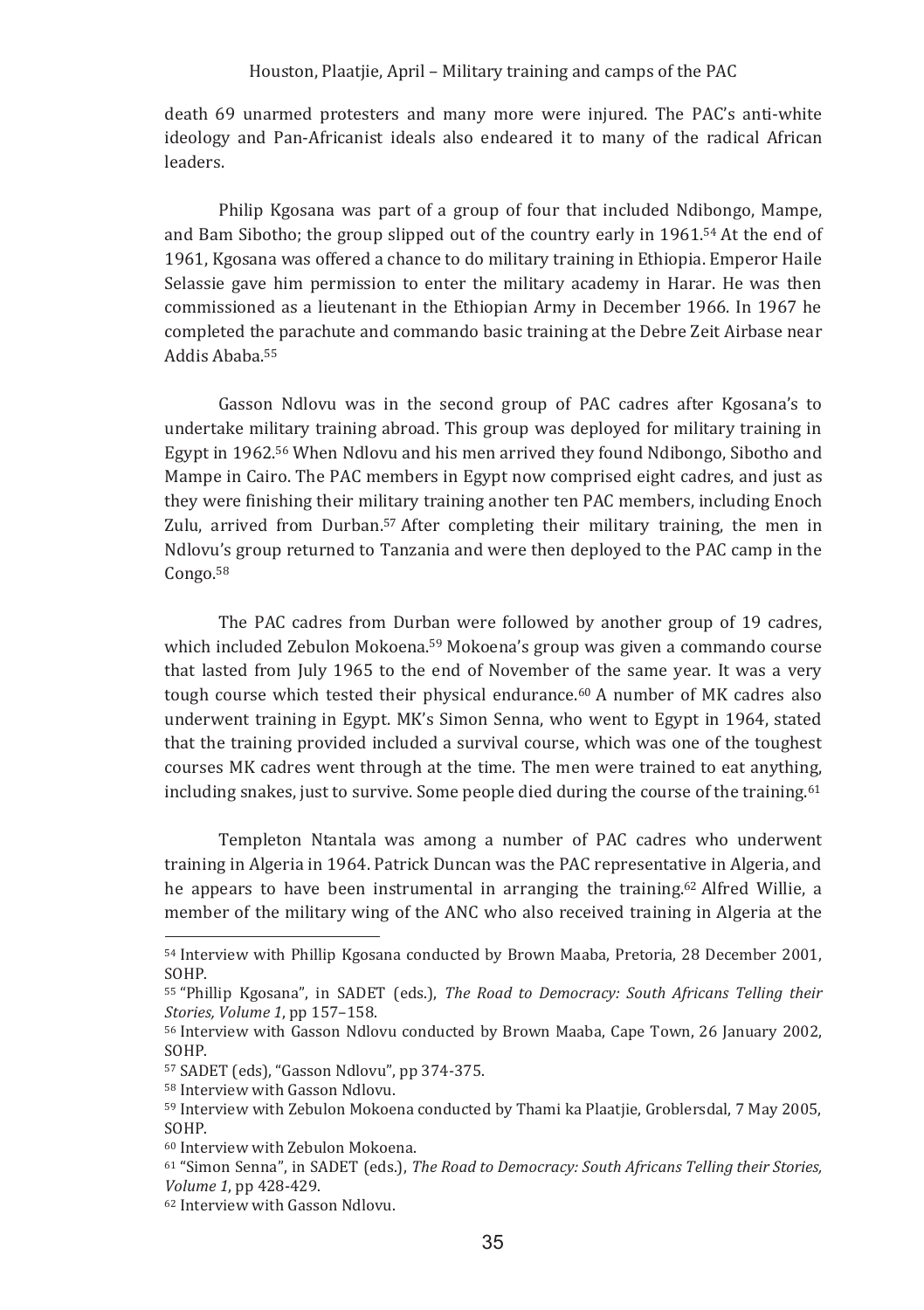time, recalled that the Algerians "were so good in training us and we thought when we came back that: '[a, now we are going to face these guys' [the apartheid regime]". Gerald Khondlo, who was later to lead a group of cadres into Mozambique in the PAC's Villa Piri campaign, was also part of a group that was trained in Algeria.<sup>63</sup> Furthermore, according to evidence provided in an interview. Peter Molotsi arranged for military training in Kumasi, a town in Ghana, with arms donated by the Algerian government.<sup>64</sup>

It also appears that a seven-member PAC "study delegation" (presumably a euphemism for military training) visited China in October 1964. This was followed by another visit to China by the group under Ntantala in April 1967.<sup>65</sup> Very little is known about the type of training provided to the PAC cadres on these visits. However, the training in China had a significant impact on the PAC in general, and it's military wing in particular, in that it is clear that the structure of the Azanian People's Liberation Army (APLA) was based closely on that of the Chinese People's Liberation Army (PLA). In addition, the ideological training imparted to members of the PLA was also given to APLA members trained in China. Evidence of this grounding in Mao's version of Marxist-Leninism was found, for instance, in APLA's training Field Manual.<sup>66</sup> In China, emphasis was placed on the ideological orientation of the cadres. In consequence, the PAC experienced a major shift in strategy, arguing that APLA cadres, armed with revolutionary propaganda, would carry out mobilisation work amongst the people along with attacks on enemy forces. Unlike the Poqo military phase that was by nature a localised insurrection, based on the Chinese model, APLA elevated its training and ideology and these became critical components of its  $warf$ are  $67$ 

Finally, APLA military tactics were based on the principles of the Chinese revolutionary struggle towards the "schematic acceleration of operations". The first stage of operations involved raids on individual soldiers on patrol and those who were manning guard-posts. This would enable APLA guerrillas to gain a supply of arms and ammunition and at the same time, enhance their self confidence. The second stage of operations included surprise raids, attacks and ambushes, resulting in the acquisition of heavy weapons that would in turn be used in the third stage of operations, namely to attack enemy armies and create "liberated zones".<sup>68</sup>

It was thus only at the end of the decade that the PAC developed a set of military tactics to guide its training. This was a significant improvement on the tactics that guided preparations for the 1963 insurrection. However, the military tactics

<sup>&</sup>lt;sup>63</sup> Interview with Zebulon Mokoena.

<sup>&</sup>lt;sup>64</sup> Interview with P. Molotsi conducted by Thami ka Plaatiie. Kroonstad, 13 November 1999.

<sup>&</sup>lt;sup>65</sup> Zhong Weiyun and Xu Sujiang, "China's Support for and Solidarity with South Africa's Liberation Struggle", in SADET (eds). The Road to Democracy in South Africa. Volume 3, p. 1241.

<sup>&</sup>lt;sup>66</sup> Ka Plaatjie, "The PAC in Exile", p 719.

<sup>&</sup>lt;sup>67</sup> Ka Plaatije. "The PAC in Exile", pp 719-720.

<sup>&</sup>lt;sup>68</sup> Ka Plaatjie, "The PAC in Exile", p 719.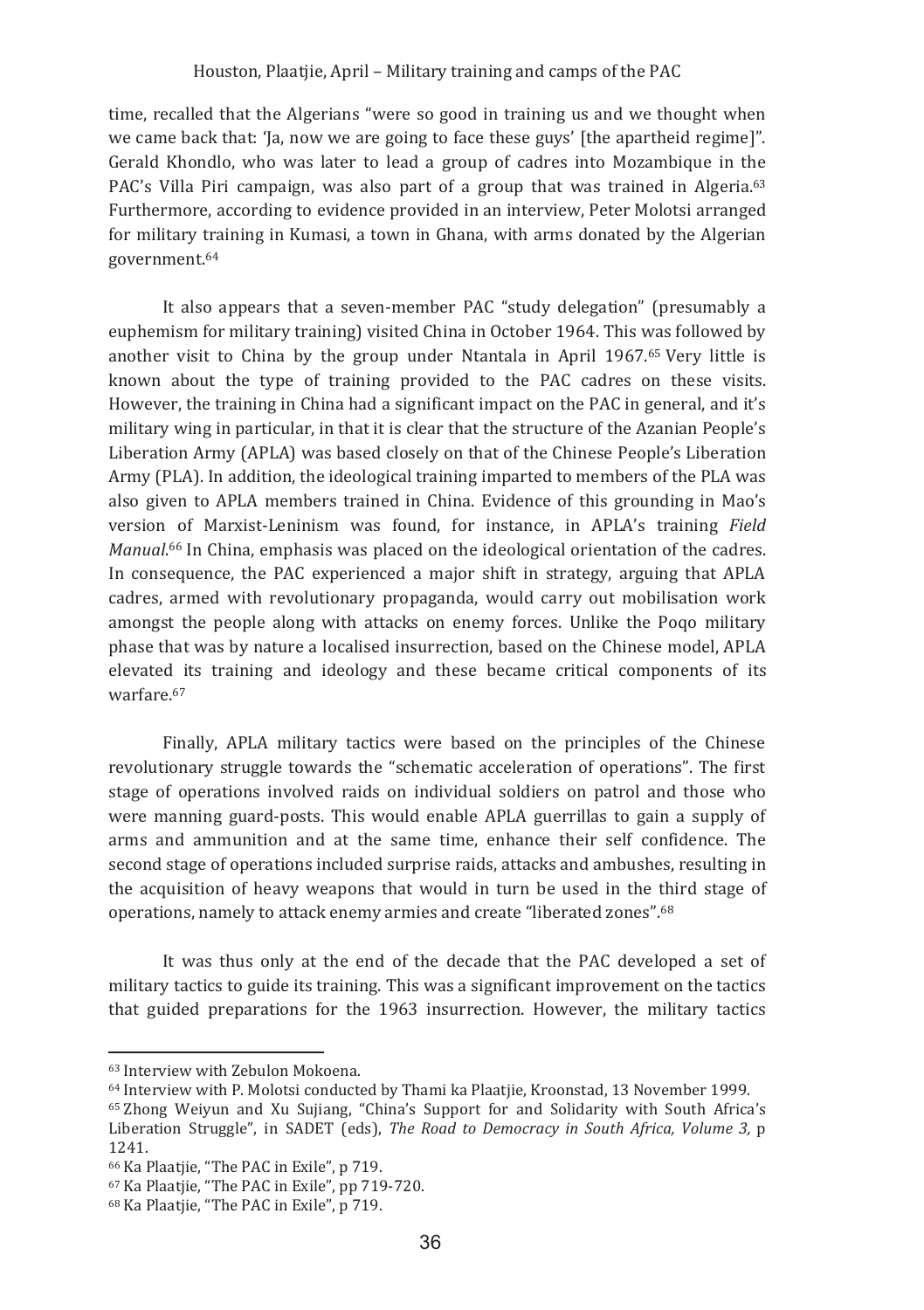developed by the PAC were in sharp contrast to the way in which the ANC linked training provided to cadres during the course of the decade, to military tactics. ANC strategy at the time envisaged that guerrilla warfare in the rural areas would spark off a general uprising. The plan was for trained cadres to be infiltrated into the rural areas where they would recruit locals and establish guerrilla units, set up guerrilla bases with the requisite political and military support of the local population, and then carry out guerrilla campaigns.<sup>69</sup> Consequently, training provided to MK cadres in the Soviet Union focused mainly on "basic guerrilla warfare, concentrating on the specialised clandestine, urban guerrilla warfare, sabotage, explosives, weapons, politics, [and] organising military and guerrilla units."70

## PAC military camps in exile, 1963-1970

The PAC camps in the early 1960s were rudimentary training camps in Maseru. (Lesotho) and the Kinkuzu camp at Leopoldville in the Congo.<sup>71</sup> The increasing exodus of people from South Africa in the aftermath of Sharpeville and the return of trained cadres from Egypt, prompted the PAC to establish camps in Zambia and Tanzania, which were the two most popular destinations for most young South Africans who were going into exile. In the second half of the 1960s, PAC guerrillas were located mainly in two camps: the one in Zenkobo. Zambia:<sup>72</sup> and the other at Chunya, in Tanzania. However, the first PAC military camp outside South Africa was the Kinkuzu camp in the Congo, which was opened in 1963. At the time, all the countries neighbouring South Africa were still under colonial or white minority rule. and Tanzania and the Congo were the nearest independent countries to South Africa.

The PAC's Kinkuzu military camp was established after Cyrille Adoula, the then prime minister of Congo, stated at the inaugural meeting of the Organisation of African Unity (OAU) that his country would provide military camps for PAC members. Until that time, the only African country that offered a training facility to the PAC was Egypt. The PAC was thus grateful for this new offer. However, when the first group of 13 PAC members went to Kinkuzu in November 1963, they found that no camp had been established for them. Instead, the PAC was expected to be housed in the existing military camp set up for the National Front for the Liberation of Angola (FNLA).<sup>73</sup>

<sup>69</sup> Refer to www.anc.org.za.

<sup>70 &</sup>quot;Isaac Makopo", in SADET (eds), The Road to Democracy: South Africans Telling their Stories, Volume 1, p 209.

 $71$  These were not formal camps in the sense of having a camp structure with a commander. platoons, etc., nor was any training in the use of sophisticated weapons provided to cadres based there.

<sup>72</sup> At the time, Zambia had just become independent, and the Zambian authorities did not give permission to any liberation movements to establish military camps. The camp at Zenkobo was therefore a "holding" camp, where trained cadres were housed temporarily. However, it appears that the PAC used it as a camp where cadres clandestinely underwent military training and stored arms, as did members of MK in various other centres in Zambia. Refer to S. Ellis, The External Mission: The ANC in Exile (Jonathan Ball, Cape Town, 2012), pp 289–290; Macmillan. The Lusaka Years, p 21.

<sup>73</sup> Interview with Gasson Ndlovu.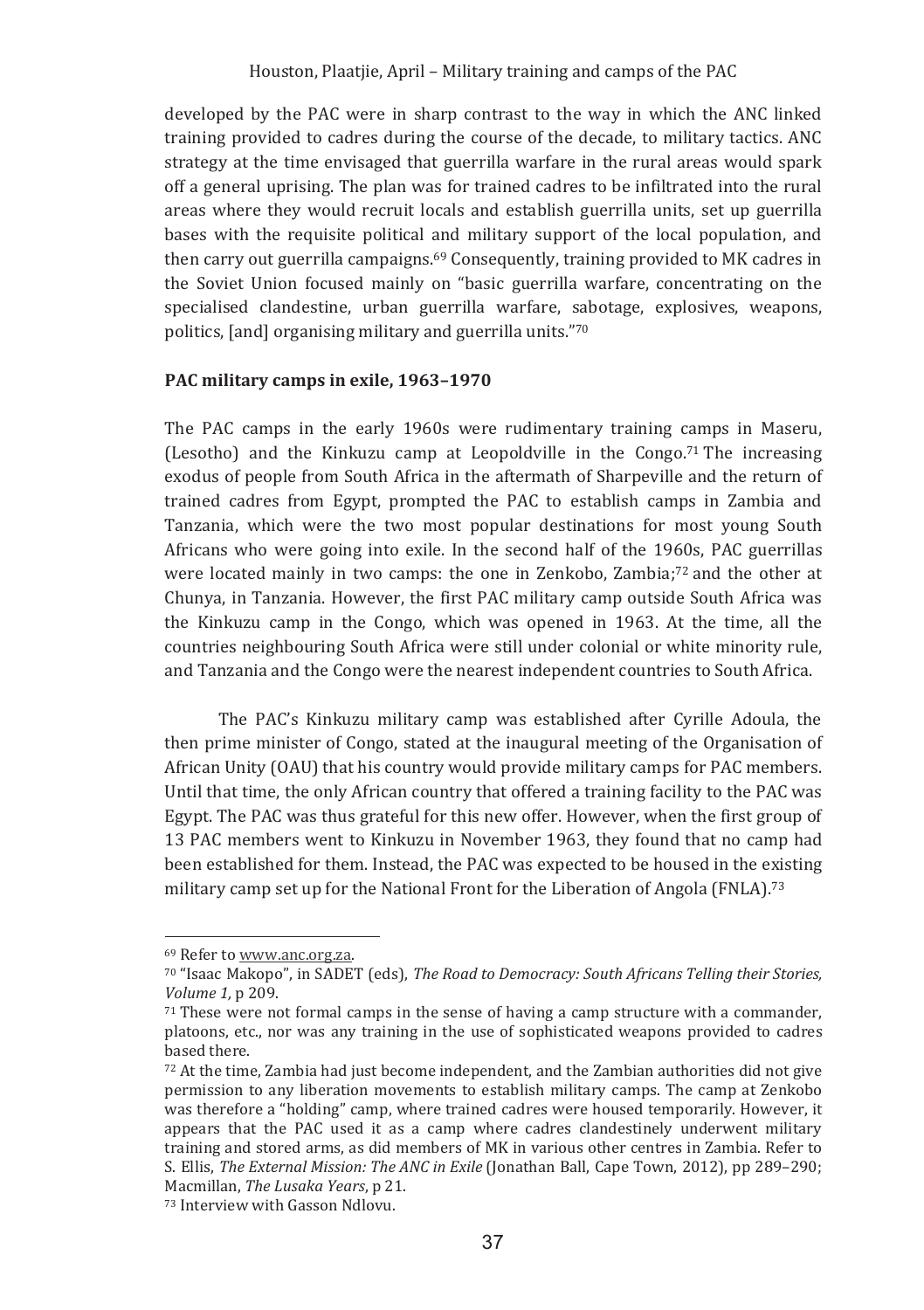The camp at Kinkuzu was poorly organised. The food was inadequate and the FNLA cadres were "pathetically emaciated from hunger".74 Although Nana Mohomo was supposed to be in charge of the PAC trainees, he basically left them to their own devices.<sup>75</sup> There were too few guns for training, and the only machine gun in the camp was an old British one. A short while after the PAC group had arrived at Kinkuzu, 200 PAC members were brought in by plane from Francistown, Botswana. According to Gasson Ndlovu:

When we came there with those recruits, there was not even room to accommodate them, let alone food ... So, to this group of 30 men we add a huge group of two hundred men. We could hardly feed them, or give them medications ... so the situation deteriorated. A lot of them started leaving: leaving as individuals, [they] just disappeared into the forest. They were escaping this damn malaria. And, of course, there was very little food and so on. And there was no prospect that the situation would be improved in the near future.<sup>76</sup>

Kwandi Kondlo was equally unenthusiastic. He notes that conditions "in this camp were typical of conditions in all PAC camps in Tanzania since then".<sup>77</sup> Lodge maintains that this camp was characterised by "ramshackle logistical systems, inadequate food, poor training facilities, and inhabitability, which led to poor health of inmates, death and disease".78 The cadres at Kinkuzu complained about poor training facilities and the absence of PAC leaders to assist and motivate them.<sup>79</sup> Ndlovu describes the fiasco that attended training in the Congo as follows: "When the internal leadership squabbles occurred in the mid-1960s the young cadres were complaining that they were lost and ... they did not know what was happening to the leadership".80

Dissatisfaction with Leballo's leadership style emerged in 1963. In Maseru, several PAC members called for a branch meeting where they could express a vote of no confidence in Leballo. Instead, Leballo expelled nine of these PAC members.<sup>81</sup> The acting president often invoked the "emergency powers" provided for in the constitution, and seemingly ran the organisation in a permanent state of "emergency",<sup>82</sup> Furthermore, in February 1964, an internal leadership conflict arose following the suspension of two members of the PAC's National Executive, namely Peter Molotsi and Nana Mahomo. These two senior PAC members were unable to account for certain funds allotted to the PAC by the OAU Liberation Committee and

<sup>74</sup> Interview with Gasson Ndlovu.

<sup>&</sup>lt;sup>75</sup> Lodge. "The Pan Africanist Congress", p 117.

<sup>&</sup>lt;sup>76</sup> Interview with Gasson Ndlovu.

<sup>77</sup> Kondlo, "In the Twilight of the Azanian Revolution", p 250.

<sup>78</sup> Lodge, Black Politics in South Africa since 1945, p 308, cited in Kondlo. 'In the Twilight of the Azanian Revolution', pp 250-251.

<sup>79</sup> Ka Plaatiie. "The PAC in Exile", p 707.

<sup>80</sup> Interview with Gasson Ndlovu.

<sup>81</sup> Lodge, Black Politics in South Africa since 1945, p 309.

<sup>&</sup>lt;sup>82</sup> C.O.C Amate, *Inside the OAU: Pan Africanism in Practice* (St. Martin's Press, New York, 1986), p 279.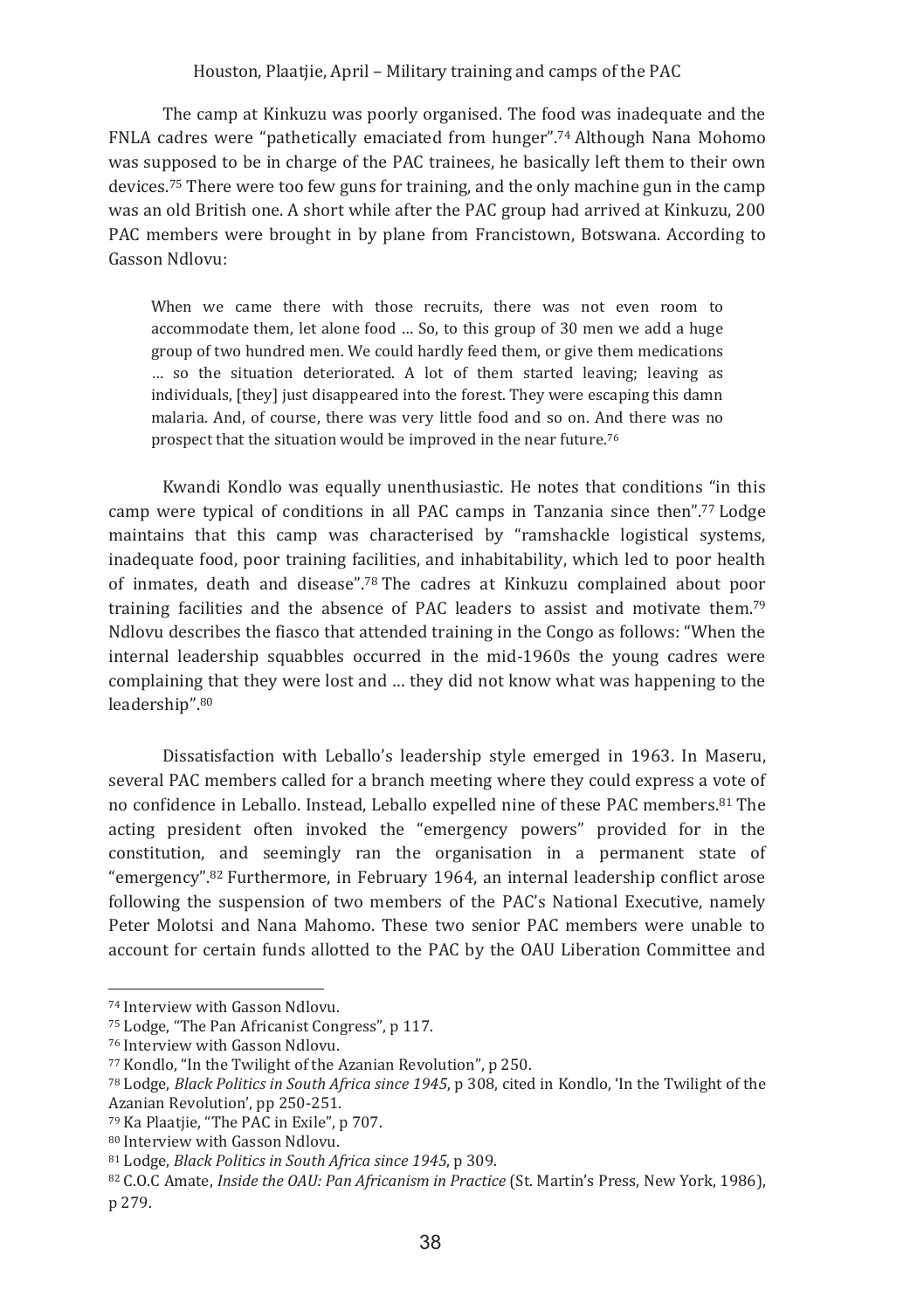other financial assistance granted to the PAC.<sup>83</sup> Many of the internal leadership conflicts in were caused by competition for control over, and access to resources, exacerbated by ill-defined organisational and administrative guidelines.

In May 1964, the PAC's Kinkuzu trainees were transferred to Dar es Salaam in Tanzania, where the PAC had established its new headquarters in exile after its leadership had relocated from Lesotho. This influx of over 200 PAC cadres added to what was increasingly becoming a major concern for the Tanzanian government. A number of southern African liberation movements had established their headquarters in Dar es Salaam. Included here were the ANC, PAC, South West African Peoples Organisation (SWAPO), Zimbabwe African National Union (ZANU), the Popular Movement for the Liberation of Angola (MPLA). Zimbabwe African People's Union (ZAPU), and the Front for the Liberation of Mozambique (FRELIMO). All these organisations had trained cadres who were roaming freely around the city. The Tanzanian government was feeling insecure about the situation and by way of a solution it opted to open military camps situated some distance away from the capital.<sup>84</sup>

By this time the liberation movements had been divided into two camps: those linked to the Congo Alliance established between 1963 and 1964 on the one hand: and those who later became known as the "authentic" liberation movements, on the other. This was a consequence of the Sino-Soviet split, which was brought into the open in 1962.<sup>85</sup> The two socialist countries subsequently supported different liberation movements coming from the same country. Because of this distinction, the Tanzanian government had to deal with the formation of the camps in a delicate manner. The "authentic" liberation movements constituted a loose alliance of six movements, and included the ANC, ZAPU, FRELIMO, SWAPO and the MPLA. The "authentic" group was given camps in Kongwa. In contrast, in 1964, the Congo Alliance liberation movements, including ZANU and the PAC, were given camps at Chunya in Mbeya, near the border of Zambia.<sup>86</sup> Kondlo writes as follows about the PAC camp at Chunya, which appears to have been the first PAC camp in Tanzania:

<sup>83</sup> Driver, Patrick Duncan, p 234. See also Lodge, "Insurrectionism in South Africa", p 399. 84 Interview with Zebulon Mokoena.

<sup>85</sup> Several cracks in the relationship between China and the Soviet Union emerged in the late 1950s. These include the refusal of the Soviet Union to support China in its conflict with India after the first armed conflict on the Sino-Indian border in August 1959, and the increasing ambitions of China to assert its influence in liberation struggles around the world following the triumph of the Cuban revolution in 1959. In the early 1960s, the Soviet Union signed a nuclear non-proliferation treaty, which the Chinese saw as an attempt to restrict Chinese nuclear ambitions. The Sino-Soviet split eventually erupted during the second Sino-Indian border confrontation and the Cuban Missile Crisis in 1962. Refer to M.Y. Prozumenschikov, "The Sino-Indian Conflict, the Cuban Missile Crisis, and the Sino-Soviet Split, October 1962; New Evidence from the Russian Archives", Cold War International History Project Bulletin, 1996, pp 251-269. Available at http://www.claudearpi. net/maintenance/ uploaded pics/ Cuba and SinoIndian conflict.pdf Accessed 7 June 2015.

<sup>86</sup> Interview with Zebulon Mokoena.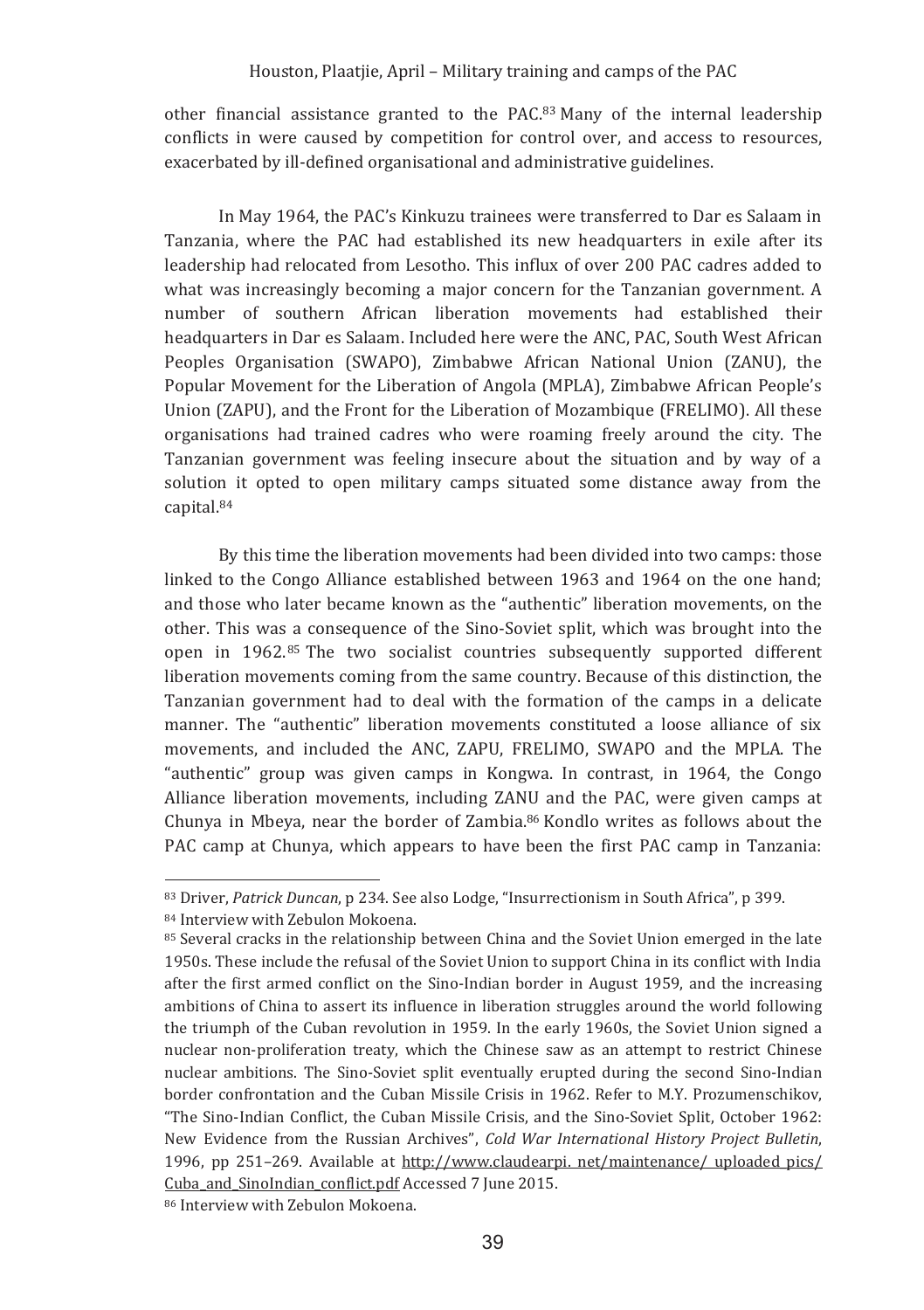"The area needed to be cleared of bush in order to make it habitable. The camp settlement was offered by the government of Tanzania. In Chunya, PAC members erected rudimentary structures and shacks for accommodation."87

Chunya has been described as a cold mountainous region of south-western Tanzania. The dreadful conditions in Kinkuzu also prevailed in Chunya, which had no more than 100 cadres living there at any stage.88 Moreover, the PAC leadership, because of "leadership battles and internal conflicts", did not commit to developing a full-scale military camp there.<sup>89</sup> At the time, a number of PAC leaders were either suspended from the organisation for particular offences, or were being investigated for possible misappropriation of funds.<sup>90</sup> In July 1965, I.D. Nyaose, the PAC's Secretary of Labour, received funds from the Chinese government for use by the Federation of Free African Trade Unions of South Africa, a trade union led by Nyaose in South Africa and associated with the PAC.<sup>91</sup> Nyaose refused to hand over the money to the PAC and instead opened an office of the union in Tanzania.92 Leballo managed to convince the Tanzanian police to arrest the Nyaose group, and a host of its members were suspended from the PAC.<sup>93</sup> The issues around leadership conflicts at the time suggest that there was an ongoing struggle between leaders to gain control over the meagre resources of the organisation.

In 1966, Leballo initiated discussions with the Zambian president, Kenneth Kaunda, for permission to establish a camp in Zambia. The PAC was given permission to do so at Zenkobo, near Livingstone. Sipho Ximba from Natal was appointed camp commander, and the initial training provided was routine physical exercise. In time, Ntantala and Leballo organised the movement of arms from Mbeya to Zenkobo. Some cadres were still going abroad for training.<sup>94</sup> There is no available description of this camp, which is where the first trained guerrillas were based.<sup>95</sup> However, it was from here that cadres were taken to mount the PAC's most significant operation from exile in the 1960s: Operation Villa Piri in Mozambique in 1968.96

This particular operation was launched as a result of pressure exerted by the OAU on the PAC to engage in military action against South Africa: if it failed to do so, it would lose its OAU support. The leadership conflicts were seen as a major factor

<sup>87</sup> Kondlo, "In the Twilight of the Azanian Revolution", p 250.

<sup>88</sup> Kondlo, "In the Twilight of the Azanian Revolution", p 251.

<sup>89</sup> A full-scale settlement or military camp would be characterised by permanent physical structures with military structures such as camp commander, platoons, etc. and extensive military training schedules.

<sup>&</sup>lt;sup>90</sup> Leeman, Lesotho and the Struggle for Azania, p 8.

<sup>91</sup> Pogrund, How Can Man Die Better, p 96.

<sup>92</sup> Charles Lakaje, Unpublished autobiographical notes, Nairobi, Kenya, February 1970, p 68. Lakaje was a member of the ANC Youth League, the Africanist Movement and the PAC,

<sup>93</sup> Ka Plaatjie, "The PAC in exile", p 711.

<sup>94</sup> K. Kondlo, In the Twilight of the Revolution: The Pan-Africanist Congress of Azania (South Africa) 1960-1994 (Basler Afrika Bibliographien, Basle, 2009), p 251.

<sup>95</sup> Kondlo. In the Twiliaht of the Revolution, p 297.

<sup>&</sup>lt;sup>96</sup> For a description of this campaign refer to Ka Plaatjie, "The PAC in Exile", pp 720-728.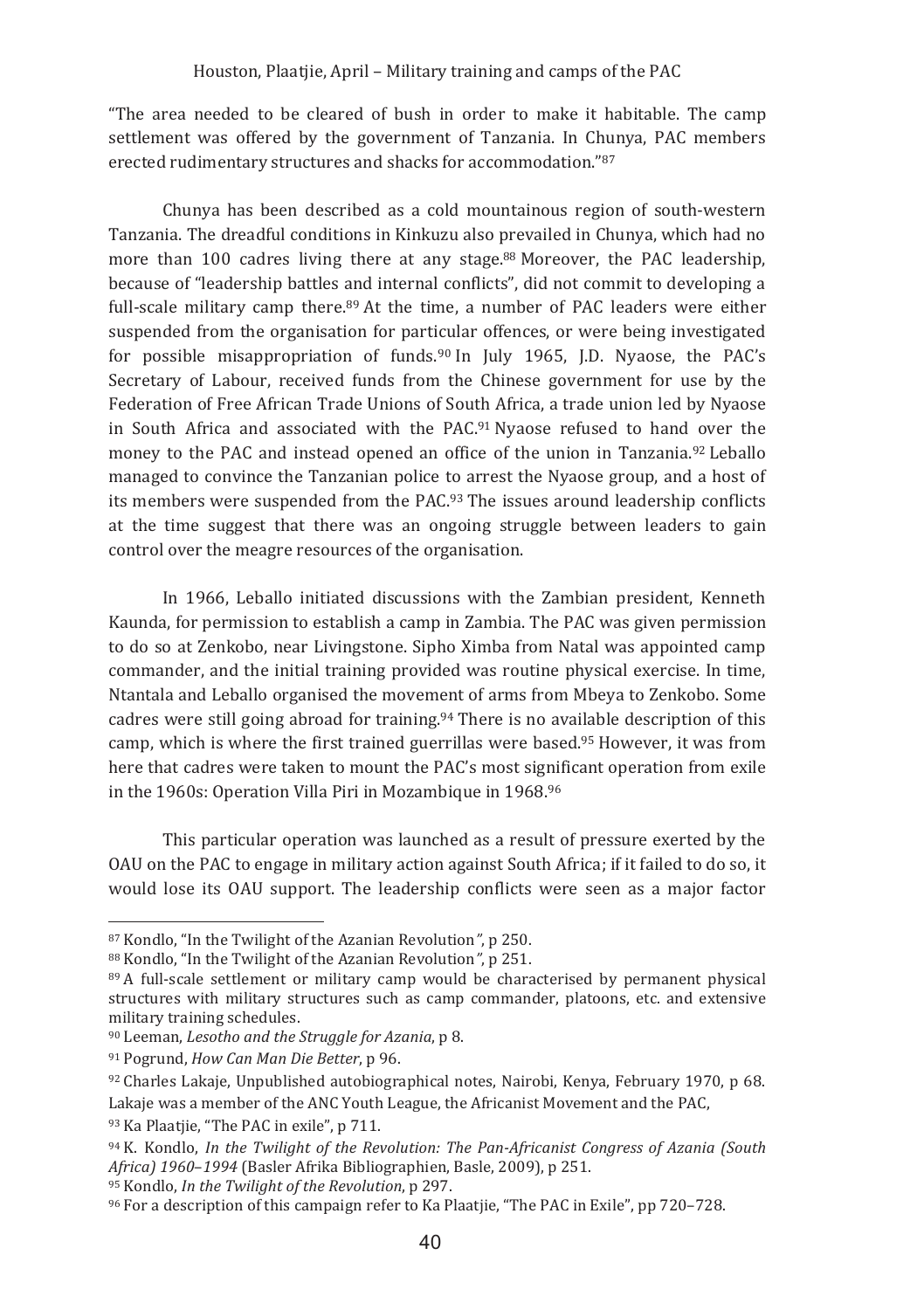behind the organisation's failure to mount any operations thus far inside South Africa. By contrast, the ANC had already infiltrated a number of cadres into South Africa in the second half of the 1960s,<sup>97</sup> while two major campaigns, the Wankie and Sipolilo Campaigns, were mounted in August 1967 and January 1968 respectively.98

The Villa Piri Operation was preceded by a major conflict between Leballo on the one hand, and Peter Raboroko and A.B. Ngcobo on the other. Leballo censured Raboroko and Ngcobo for taking a contradictory view to the accepted PAC ideological position in a paper they presented at a conference in Brazil in late 1966. In their presentation the two "dissident" members had argued that the United Nations and the international community should play a central role in pressuring the South African government to bring about change, while Leballo claimed that the PAC was aiming to be more self-reliant in the achievement of liberation. In July 1967, Raboroko's group attempted to seize the PAC offices in Dar es Salaam. The Tanzanian army sealed off the premises on 15 August, and temporarily closed the offices.<sup>99</sup>

The two key challenges the PAC faced during the 1960s were: persistent leadership conflicts which drew in the cadres in the camps; and the failure to infiltrate its cadres back to South Africa. In 1968 a group of PAC leaders used the Villa Piri Operation to attack Leballo's leadership of the movement. Drawing attention to the growing discontent in the military camps arising from the failure of the operation, T.T. Letlaka attacked Leballo, who subsequently dismissed Letlaka from his position in the Revolutionary Command and from the executive positions he had previously held. Letlaka responded by calling a meeting in Dar es Salaam, where he announced the expulsion of Leballo and his supporters from the PAC. Letlaka, together with Abednego Ncgobo, J. Nyaose, Peter Raboroko and Z.B. Molote, went to the Zenkobo camp to enlist the support of the APLA cadres based there. Instead the cadres arrested them.<sup>100</sup>

The Zambian leader, Kenneth Kaunda, intervened directly when he heard that there was an attempt to kill some of the leaders in detention in the camp. Zambian troops were deployed, and all cadres were disarmed and expelled to Tanzania. The Zenkobo camp was thus closed in August 1968.<sup>101</sup> The leadership conflicts that erupted in June 1968 were reported to the OAU Liberation Committee and all aid. including financial assistance, was withdrawn from the PAC by the OAU and its member states.<sup>102</sup> This affected the disbursement of funds to military cadres and as a result the conditions in the camps deteriorated even further and the prosecution of the PAC's armed struggle was disrupted.

<sup>&</sup>lt;sup>97</sup> Refer to Houston. 'The Post-Rivonia ANC/SACP Underground', pp 612-614, 641-643.

<sup>98</sup> Refer to R.M. Ralinala, J. Sithole, G. Houston and B. Magubane, "The Wankie and Sipolilo" Campaigns", in SADET (eds). The Road to Democracy in South Africa. Volume 1, pp 479-540. 99 Ka Plaatjie, "The PAC in Exile", p 713.

<sup>100</sup> Ka Plaatjie, "The PAC in Exile", p 728.

<sup>101</sup> Ka Plaatjie, "The PAC in Exile", pp 729-730.

<sup>&</sup>lt;sup>102</sup> Amate, *Inside the OAU*, p 279.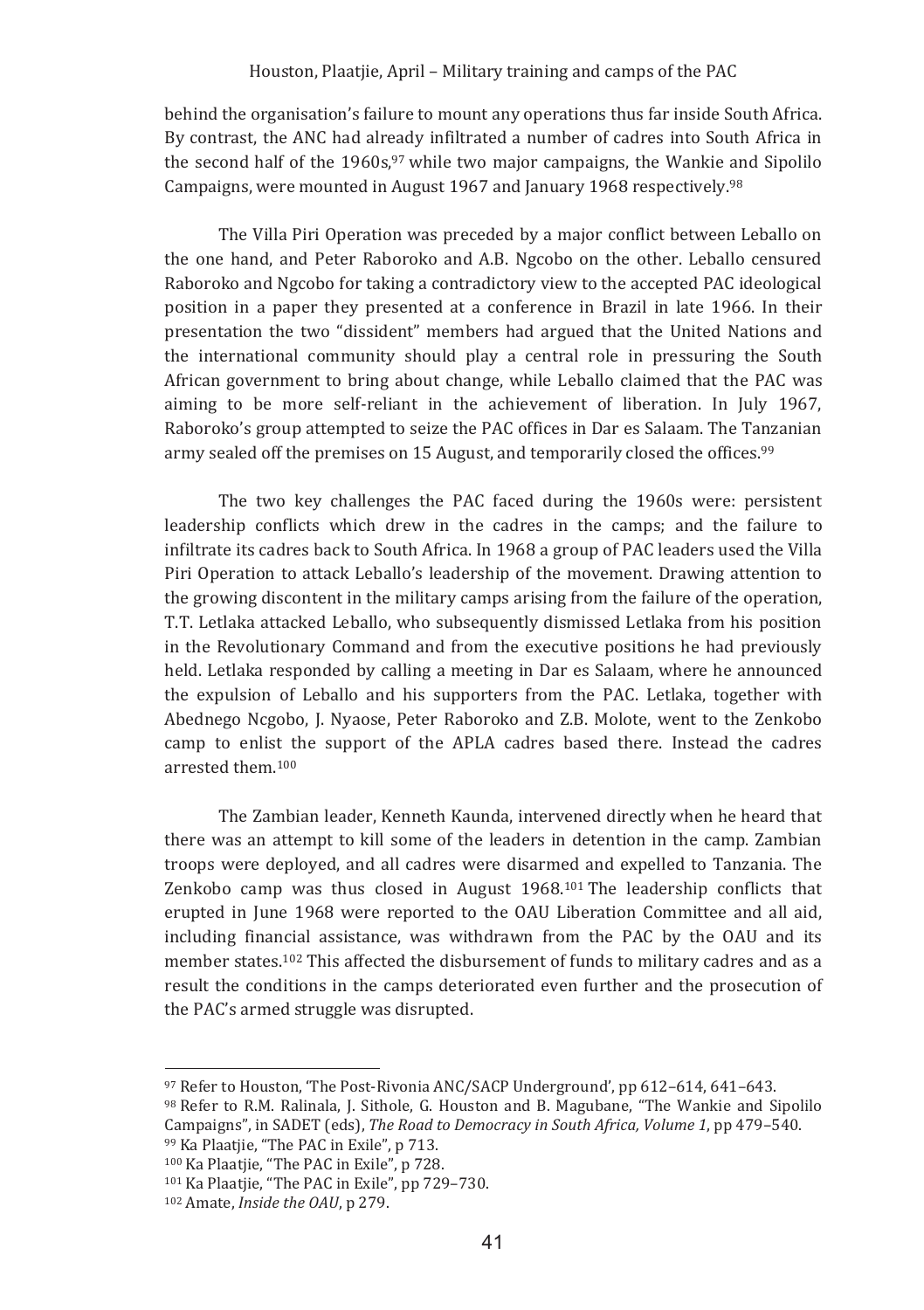Meanwhile, in Tanzania the discovery of an attempted coup in 1969 was to affect the South African liberation movements in particular. Leballo appeared as a witness in the case against the coup plotters, and testified that he had been approached to provide them with assistance but had instead informed the government of the plot. The Tanzanian government responded by expelling the ANC from the country.<sup>103</sup> However, other African countries became very sceptical of the PAC because they now suspected that it might become involved in the internal affairs and conflicts within their own countries.

### APLA training abroad, 1970-1981

During the 1970s and early 1980s. APLA cadres underwent training in Libya. Ghana. Guinea, Uganda, Nigeria, Egypt, Sudan, Lebanon, Syria, Yugoslavia, China and Kampuchea (present day Cambodia).<sup>104</sup> These various countries provided specific types of training to APLA cadres: Libya specialised in providing basic training in infantry, while Guinea provided basic infantry training as well as specialisations in anti-aircraft measures and counter-intelligence. Uganda provided basic infantry training, mines training and a commander's course, while Nigeria provided an officer's course and air force training. The remaining countries in the list above provided courses in infantry, guerrilla warfare, commando training, intelligence and security, and other specialities.<sup>105</sup>

In 1970, the Libyans offered the PAC training facilities. There were only 70 APLA cadres at the time, and the PAC was able to get 25 cadres to volunteer for training in Libya.<sup>106</sup> The PAC also offered the Libyan training facilities to the Basotho Congress Party (BCP) and from then onwards, members of APLA and the Lesotho Liberation Army (LLA, the armed wing of the BCP) were trained together in Libya. In mid-1975, a group of 26 members of the South African Students Organisation (SASO) joined a group of APLA and LLA cadres in Libya.<sup>107</sup> The guerrillas were provided with military training in "automatic weapons, rockets, grenades, mortar bombs and map

<sup>103</sup> Ka Plaatjie, "The PAC in Exile", p 732.

<sup>&</sup>lt;sup>104</sup> Von den Steinen. "Experiencing the Armed Struggle", p 147.

<sup>&</sup>lt;sup>105</sup> Von den Steinen. "Experiencing the Armed Struggle", pp 147-149.

<sup>106</sup> Lodge, "The Pan Africanist Congress", p 119.

<sup>&</sup>lt;sup>107</sup> Ka Plaatjie, "The PAC in Exile", pp 733-734. The SASO group initially requested the ANC to provide it with military training. When the ANC pointed out that training could only be provided to individuals who joined the movement, the group turned to the PAC. Upon arrival in Libya, the group found itself caught up in the internal power struggle between Leballo and Ntantala. Defending their independence, tensions soon developed between the BCM members and PAC. Eventually, the Libyan government expelled the group. Before the expulsion, some of the BCM activists went for training in Syria under the auspices of the Popular Front for the Liberation of Palestine (PFLP). Returning to Botswana, further problems arose when the PAC informed the government of the purpose for which the BCM members had left the country. Most of them subsequently approached the ANC. See N.B. Pityana, M. Ramphele, M. Mpumlwana and L. Wilson (eds), Bounds of Possibility: The Legacy of Steve Biko and Black Consciousness (David Philip, Cape Town, 1991), pp 139-140.) Cited in Sellström, Sweden and National Liberation in Southern Africa, Volume II, p 551 (note).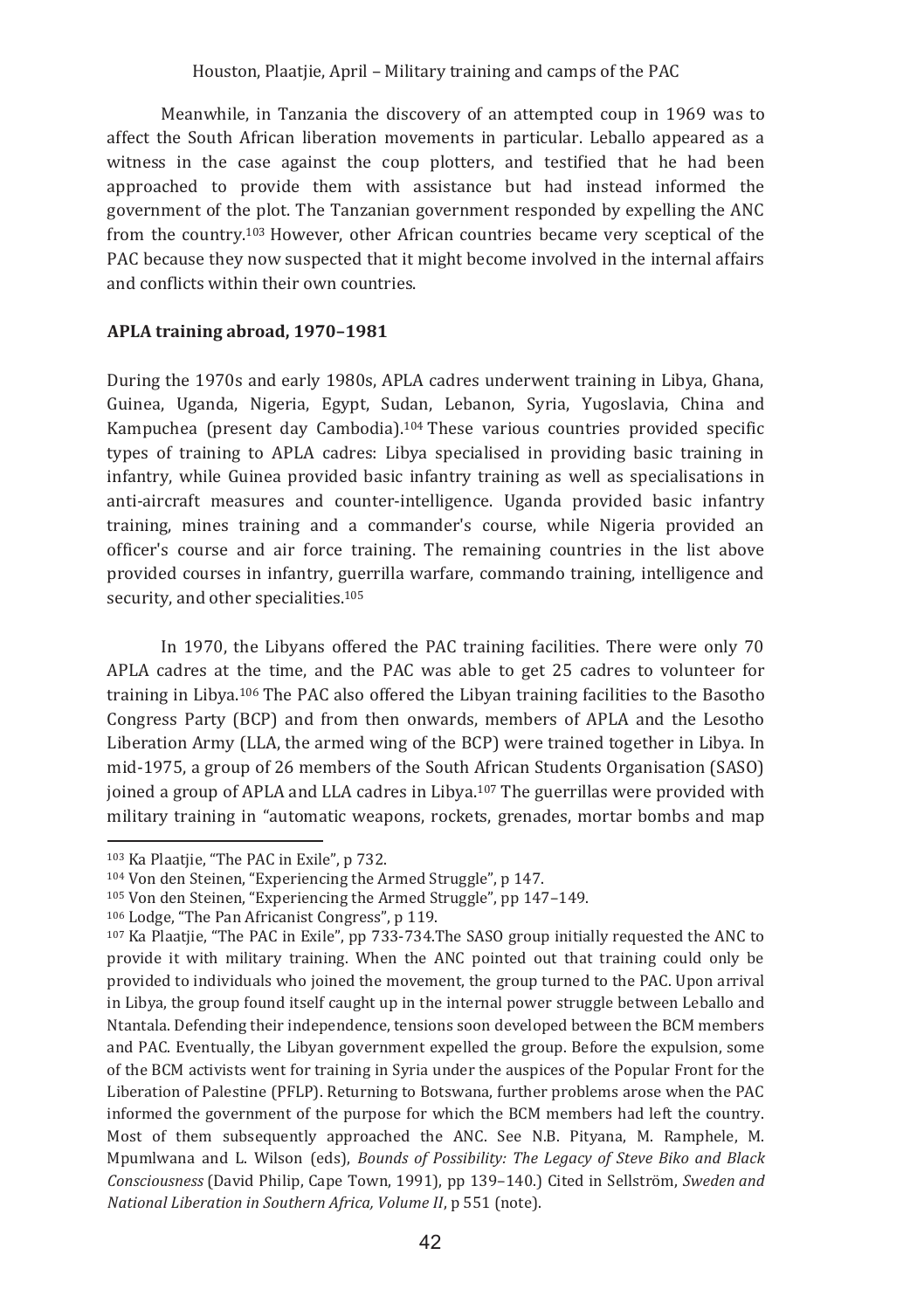reading".<sup>108</sup> Timothy Williams, who was part of the SASO group, recalled that the members of the PAC who were training with them were very aware of the conflict within the PAC leadership. "Even in the camps", he stated, "there was an Ntantala group and a Leballo group, and people who ... trained with us at that time were more Leballo inclined".109

At the PAC's Moshi Consultative Conference in September 1967, a Revolutionary Command had been established under Leballo's leadership, while Templeton Ntantala was appointed head of the APLA High Command. By the mid-1970s, a rift had developed between these two key leaders in the PAC which was exacerbated by the influx of new recruits during the first half of the 1970s. Leballo felt threatened by the growth of APLA, and feared that the High Command would become more powerful than he was. He therefore did his best to win over some of the new recruits, who were apparently used later to carry out physical attacks on Leballo's opponents.

Bobo Moerane joined the PAC in December 1975, and was part of a group of 20 new APLA recruits that was sent to Libya. They were provided with training in infantry tactics, espionage and the handling of weapons. After completing the ninemonth course, nine of the cadres were sent to Syria for commander training, while the rest returned to Tanzania.

Zebulon Mokoena underwent another training session in 1976 when he led a group of PAC cadres that were sent to China at the beginning of 1976 "for military training".<sup>110</sup> During the first month of the three-month course the cadres were provided with cultural and political training, including visits to all the relevant historical sites, where they were given lectures on the Chinese revolution and the work of the Communist Party of China. The group was then transferred to Guangzhou. where they were trained on how to establish an underground guerrilla army: to use light weapons manufactured in the East and light to medium weapons manufactured in the West; to manufacture home-made explosives using readily available material; and regimental drill.<sup>111</sup> Mokoena later went to Libya with the SASO group that staved in Libya for nine months; they were given a course in infantry.<sup>112</sup>

A group of new recruits that arrived in early 1977 were sent for military training in China, followed by another group that went to Kampuchea. In June 1977 there were 21 cadres who left Tanzania for Khmer Rouge-ruled Kampuchea under the leadership of Ezrom Mokgakala. The group spent a few weeks in China, before proceeding to Kampuchea. Their initial challenge was to learn the Cambodian

<sup>&</sup>lt;sup>108</sup> Hlongwane. "Reflections on the Pan Africanist Congress 'Underground'", p 64.

<sup>&</sup>lt;sup>109</sup> Interview with Timothy Williams conducted by Ben Magubane and Gregory Houston. Pretoria, 20 January 2004, SOHP.

<sup>110</sup> Mphahlele, "Child of This Soil", p 76-77.

 $111$  Von den Steinen. "Experiencing the Armed Struggle", pp 150-151.

<sup>&</sup>lt;sup>112</sup> Interview with Zebulon Mokoena.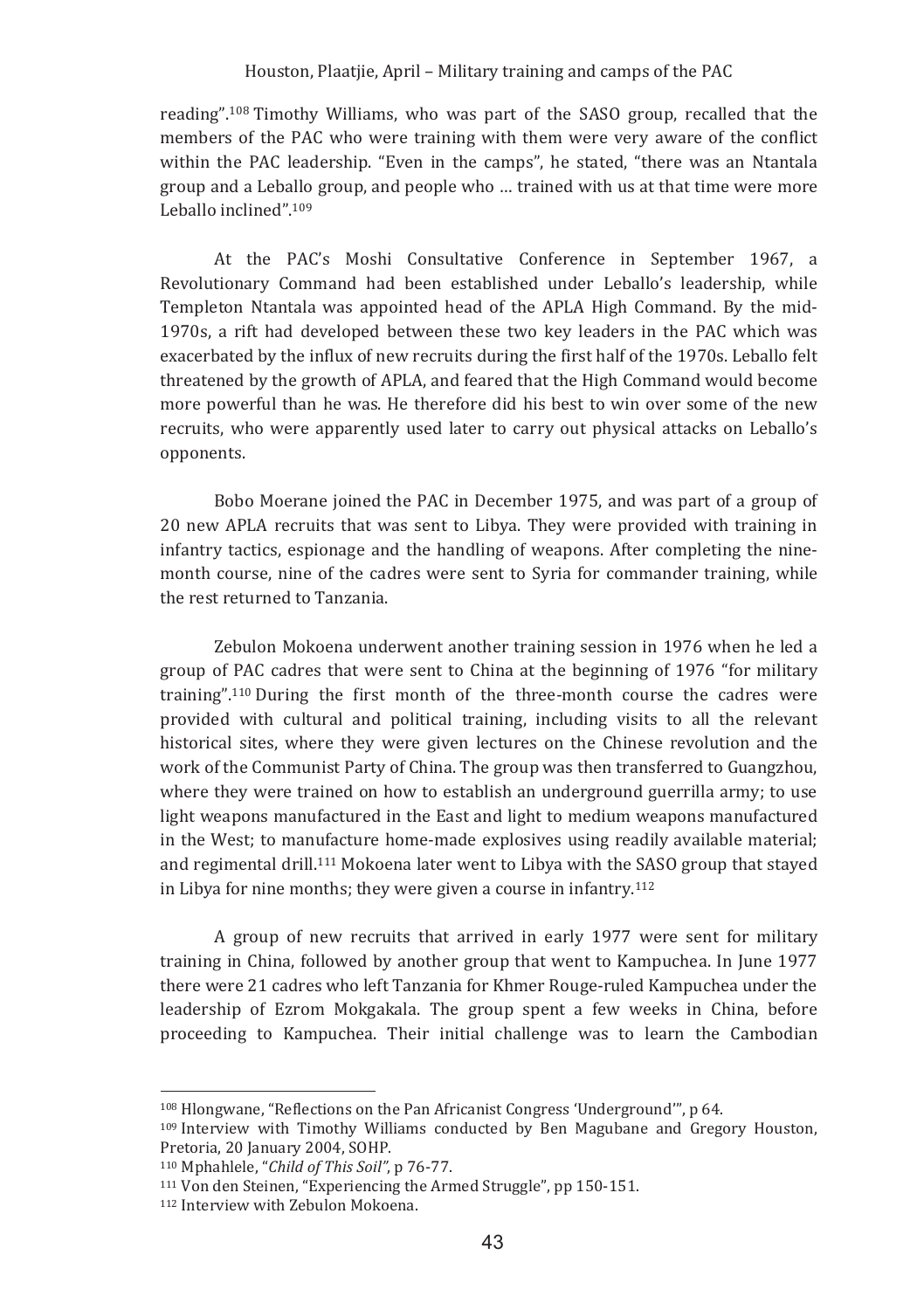language before commencing with training.<sup>113</sup> One member of the group, Sgubu Dube, recalled that:

We were a group of 23 ... and spent six weeks in China on orientation on what to expect from Kampuchea because the country had just received independence in 1975. When we were about to start with the heavy machinery like tanks, airplanes and helicopters, the Vietnamese invaded Kampuchea and we had to move from the city to the countryside. That was a very good experience because all that we had been taught we had to put into practice: how to evacuate people ... We marched for eight months from Kampuchea going down to Thailand.<sup>114</sup>

Mphahlele was part of a group of 50 cadres that underwent military training in Guinea in 1981. Their training began after their arrival at the Centre National Kwame Nkrumah (CNKN) on 6 July 1981. The training centre was located about 36 km north of Conakry, in the Dubreka Prefecture. One of the problems the cadres experienced was the poor quality of food they were given. They were housed in dormitories with bunk beds, toilets, showers, taps and concrete washing basins. The training consisted of six months of infantry training and three months of special training. However, Mphahlele adds, the attendance of the instructors and the two PAC members who had been left behind by the previous group to act as interpreters, was very erratic. In consequence, the cadres "spent days and sometimes weeks, loitering around".<sup>115</sup>

The training in Guinea was considered extremely tough, similar to the training provided for PAC cadres in Egypt in the 1960s. It included 35 kilometre marches with full kit – i.e. military bag with a capacity of 25 kg, a hammock and assault rifle – during which the cadres had to engage in manoeuvres and mock attacks while jumping over obstacles in mountainous and bushy terrain. Another key component of the course in Guinea was survival, with cadres being dumped in the bush for two weeks without any food. They were required to forage for food in the wild.<sup>116</sup>

Sudan offered APLA cadres a six-month course at a training facility about 50 to 70 kilometres north of Khartoum. The APLA cadres were provided with basic training, mainly involving tactics, platoon-level organisation, and the establishment of companies. They were also trained in the use of pistols, light machine guns, heavy machine guns, and mortars. This was followed by training with the commandos, where they faced tough endurance exercises. The training in the commando course also included hand-to-hand combat, strength building, and specific techniques such as how to jump out of a moving vehicle in case of an ambush.<sup>117</sup>

<sup>113</sup> Mphahlele, "Child of This Soil", pp 76-77.

<sup>&</sup>lt;sup>114</sup> Interview with Sgubu Dube conducted by Thami ka PLaatjie, Pretoria, 26 August 2004, SOHP.

<sup>&</sup>lt;sup>115</sup> Mphahlele, 'Child of This Soil', pp 83-87.

<sup>&</sup>lt;sup>116</sup> Command Report, written by M. Koli, Commander, marked as received by headquarters in Tanzania on 16 May 1987; and Von den Steinen, Interview with Blacks Joyi, cited in Von den Steinen, "Experiencing the Armed Struggle", p 155.

<sup>&</sup>lt;sup>117</sup> Von den Steinen. "Experiencing the Armed Struggle", pp 156-157.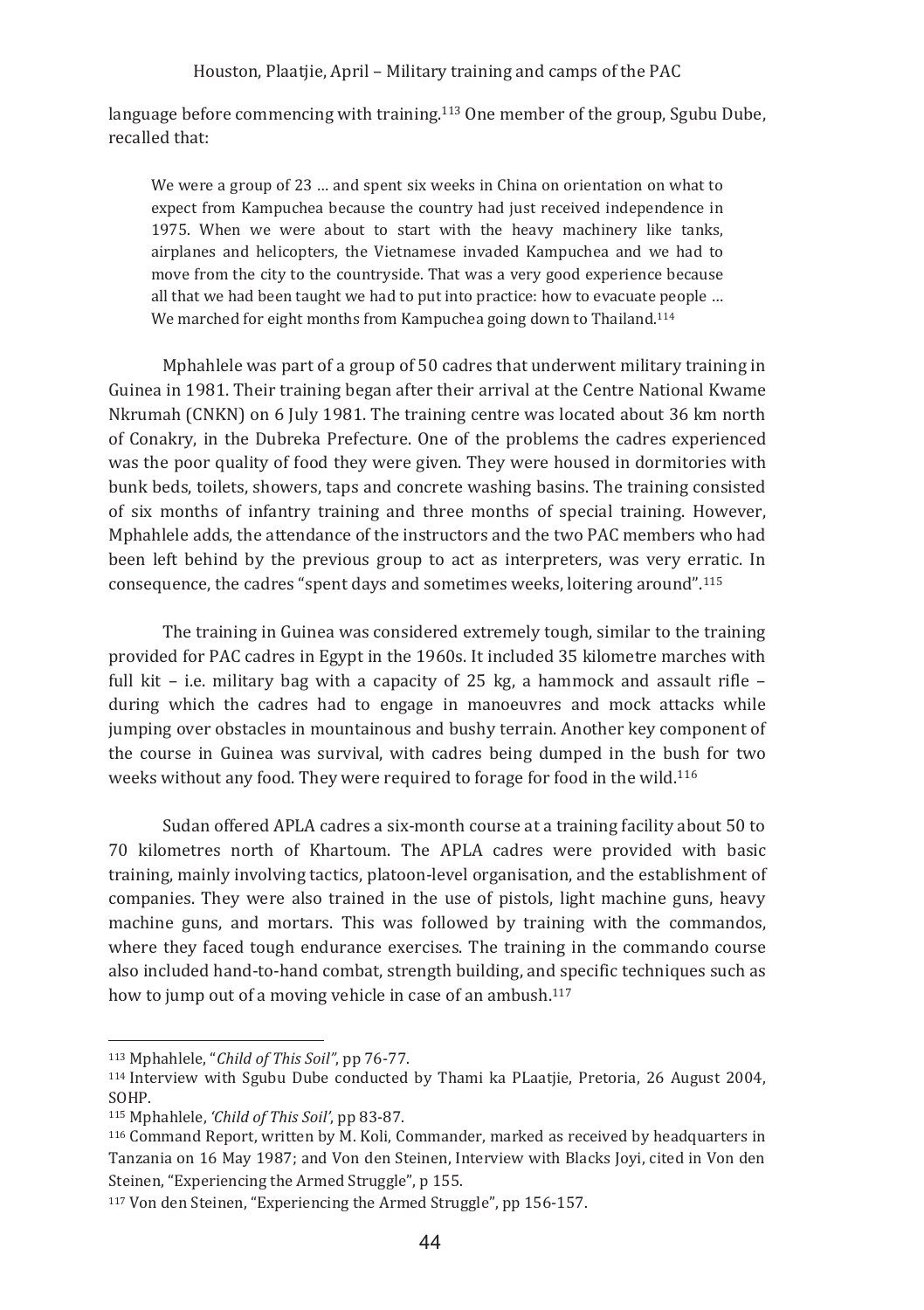It is quite apparent that there was no strategic direction behind the training provided to APLA cadres.<sup>118</sup> The PAC simply took advantage of any offer of training, irrespective of whether it was relevant for strategic reasons. By contrast, by the mid-1970s the ANC had decided that the bulk of its cadres would be trained in military combat work (MCW), which aimed at instructing the cadres in the creation of an effective revolutionary underground. Cadres were provided with training in politics; tactics (which covered the various modes of fighting used in struggles against imperialism); and the military techniques available to a guerrilla army in executing such tactics, including demolition, reconnaissance, topography, training in the use of weapons, and conspiracy techniques.<sup>119</sup> The primary objective of this training was to infiltrate cadres into South Africa so that they could build revolutionary cells.

The PAC leadership, on the other hand, reluctantly agreed to only one mission to infiltrate cadres throughout the 1970s, namely Operation Curtain Raiser. Eight APLA cadres - Kenny Mkhwanazi, Justice Nkonyeni, Eddie Phiri, Mfundo Njikelane, Bobo Moerane, Sabelo Phama, Nki and Prince - survived inside South Africa from late 1977 to mid-1979, before they were arrested. The operation arose after criticisms were raised that the leadership was not committed to the launching of the armed struggle inside South Africa. Cadres were under the impression that the military leadership was distracted by the relatively luxurious lifestyle they were enjoying in exile. This apparent reluctance to engage with the enemy is further evidence of the absence of any proper strategy designed to guide the military training given to APLA cadres

# APLA camps in exile. 1970-1981

Mfanasekhaya Gqobose was deployed to Tanzania in 1971, and states that the PAC camps in Tanzania all experienced problems such as "indiscipline; disobeying orders; running away from the camps; and involvement in a range of general disagreements". In addition, the camps were not immune from the "tensions which concealed the power struggle between a number of leaders". There was also evidence of tribalism in the camps. Later in the decade, tribalism was used by the two competing camps (those supporting Leballo and those who favoured Ntantala) to mobilise support in the PAC military camps. In the camps, Ntlantala had the support of the Xhosas and members of other Nguni groups, while Leballo mobilised support from the Basotho and members of the LLA.<sup>120</sup> When interviewed, Gqobose stated: "Several classes would be conducted trying to hammer out this question of discouraging cadres ffrom practising tribalism]".<sup>121</sup> However, Kondlo observes that the PAC leadership was largely dismissive of this phenomenon in the camps.<sup>122</sup>

<sup>&</sup>lt;sup>118</sup> I am grateful to one of the anonymous reviewers for this point.

<sup>&</sup>lt;sup>119</sup> Simpson, "Military Combat Work: The Reconstitution of the ANC's Armed Underground".

<sup>&</sup>lt;sup>120</sup> Kondlo, "In the Twilight of the Azanian Revolution", pp 272-273.

<sup>&</sup>lt;sup>121</sup> Interview with Mfanasekhava Ggobose.

<sup>&</sup>lt;sup>122</sup> Kondlo, "In the Twilight of the Azanian Revolution", pp 273-274.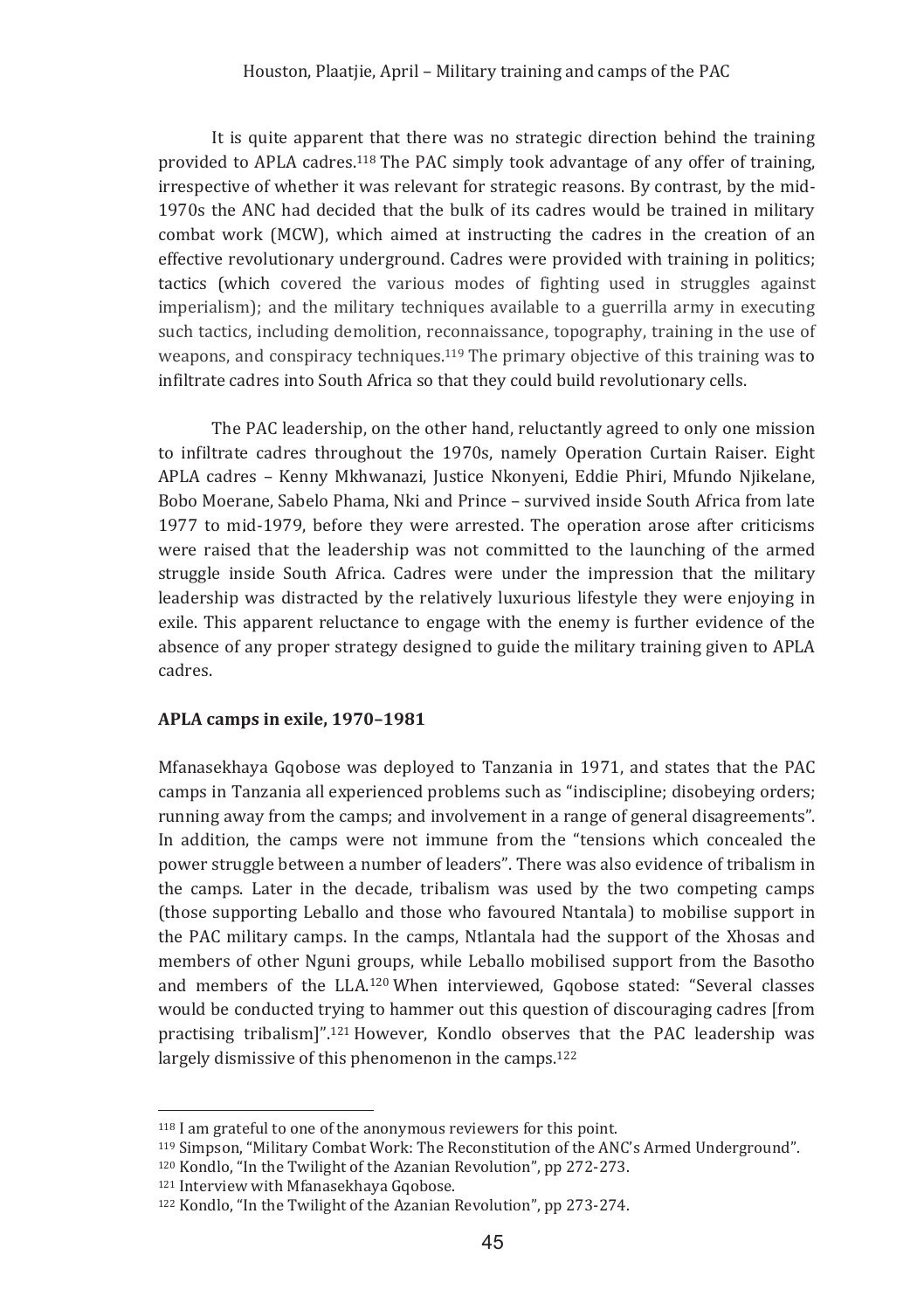APLA was able to use ZANU's Itumbi camp at Mbeya from 1971 when the Zimbabwean guerrillas were moved to a new training camp at Magagoa in Tanzania.<sup>123</sup> In the mid-1970s, the camp was run by members of the LLA. Many APLA cadres lived there with their families: these cadres were unarmed. Similar conditions prevailed in the other PAC camps, and was to affect the PAC at a time when large numbers of young people were fleeing South Africa to join the liberation movements during the 1976 Soweto uprising and in its immediate aftermath. PAC cadres responsible for transporting youths out of the country were frustrated in their efforts by the leadership conflicts. John Ganya, for instance, recalled that some of the new PAC recruits he had taken into exile joined the ANC because of the acrimony and instability within the PAC leadership.<sup>124</sup>

In the second half of the 1970s a number of trained APLA cadres were deployed to the camp, and leadership shifted from the LLA to APLA. There was virtually no activity in the camp when these trained cadres arrived. They tried to initiate some poultry projects, but because of conditions in the camp the poultry did not survive. An attempt to establish a piggery also failed. The cadres whiled away the time by doing fitness training. Each time members of the APLA High Command visited the camp the cadres would put pressure on them; the cadres wanted to be deployed inside South Africa. They wanted to be involved in action. The response was always that the cadres had to be patient because preparations were being made for deployment. At one stage a programme was introduced to train cadres as pilots in Nigeria. However, most of the cadres in Itumbi felt that they needed to start implementing the training they had already received; they wanted deployment into South Africa, so they refused to participate in the programme.<sup>125</sup> Nevertheless, there were 22 APLA cadres who went to Nigeria for the training that was being offered.<sup>126</sup>

The Itumbi camp was a small-scale military settlement along the lines of the camp at Chunya. It consisted of a red-brick, double-storey building in the middle of a forest; the cadres nicknamed the building "Carlton Centre" after the skyscraper in Johannesburg. On the ground floor were a small camp press, store-room and a dispensary. Cadres were accommodated on the first floor, as well as in a few tents pitched near the building. A kitchen was separated from the building by a water tap. The parade ground used for drills and for sporting activities was in front of the building. The headquarters, named Shanghai, was located about 200 metres from the "Carlton Centre" at the edge of the forest. It was used as quarters by the camp commander and his juniors in the camp administration, and by visiting leaders. Nearby was a fowl-run and was what was known as the "historic tree", where

<sup>&</sup>lt;sup>123</sup> Interview with Peter Hlaole Molotsi conducted by Brown Maaba, Kroonstad, 7 January 2001, SOHP; P.L. Moorcraft and P. McLaughlin, The Rhodesian War: A Military History (Sygma Collins, Glasgow, 1982), p 69.

<sup>&</sup>lt;sup>124</sup> Interview with John Ganya conducted by conducted by Thami ka Plaatjie, Soweto, 1 September 1999.

<sup>&</sup>lt;sup>125</sup> Interview with Bobo Moerane.

<sup>&</sup>lt;sup>126</sup> Von den Steinen, "Experiencing the Armed Struggle", p 149.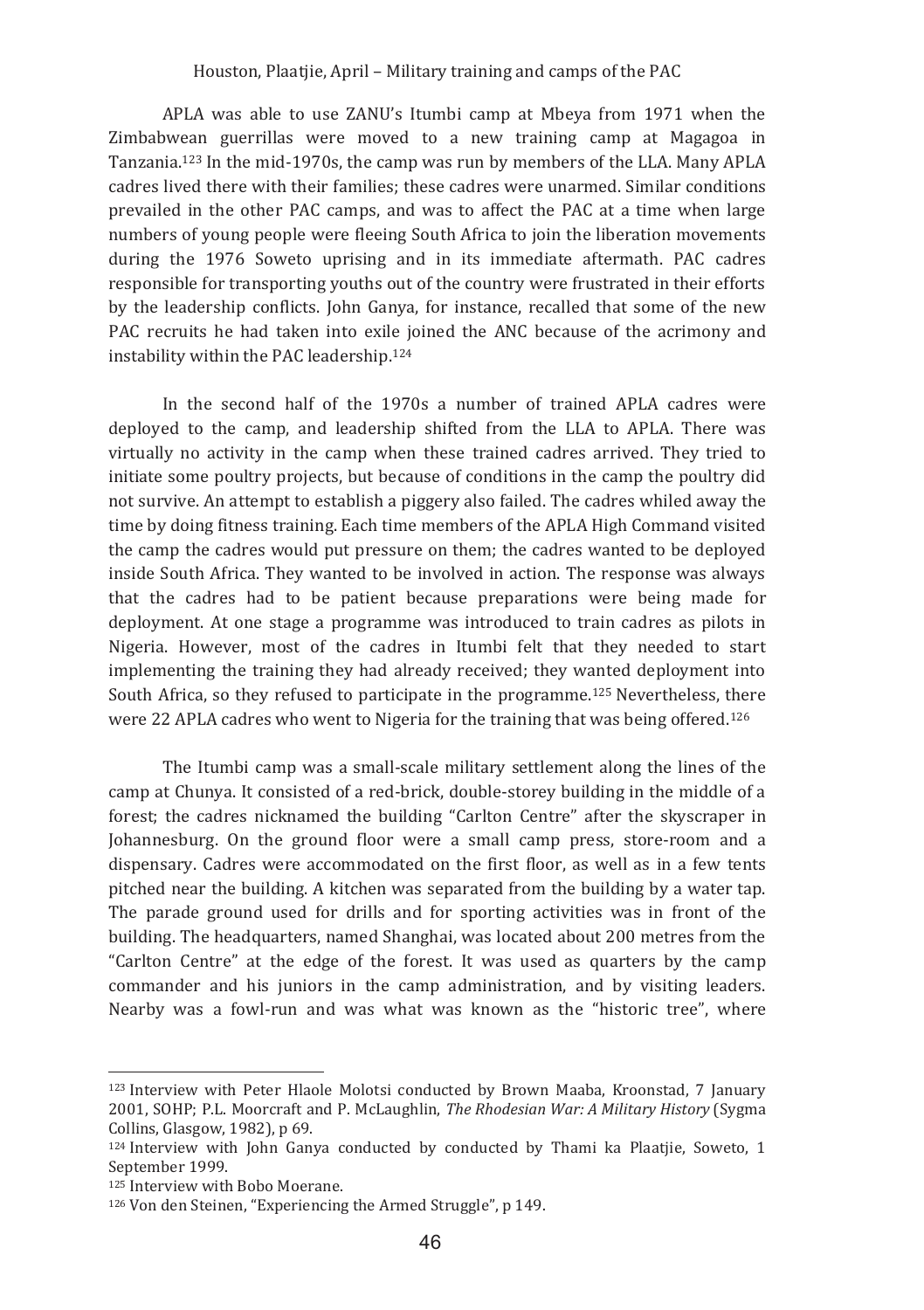meetings were held.<sup>127</sup> Many of the recruits who joined the PAC just prior to, during, and in the aftermath of the 1976 Soweto uprising, were deployed to Chunya.<sup>128</sup>

Zolile Hamilton Keke recalled that at Itumbi there was some physical training,  $129$  which began at 5 in the morning, and was generally a 30 kilometre run. The routine thereafter was for cadres to engage in various tasks for the rest of the day between meals, such as working on the road, collecting firewood, or working in the kitchen.<sup>130</sup> However, conditions were so bad in the area that very few animals were able to survive, and healthy dogs and domestic pigs often died within weeks after arrival in the camp.<sup>131</sup>

Gasson Ndlovu recalled that: "There was no training there. It was a waiting camp. The camps in Tanzania were waiting camps to hold trained personnel of the liberation organisations of southern Africa",<sup>132</sup> The emphasis was on physical exercises and karate. The Chinese trainers provided training in the martial arts, as well as theoretical training. The camp was a joint camp with ZANU, and was in a game reserve which had wild animals such as lions, elephants and leopards, <sup>133</sup> Food was provided by the Tanzanian Commissioned Defence Unit (CDU), which unit was also responsible for guarding the APLA camps. APLA cadres were not allowed to carry arms, and would illegally trap animals to supplement their meagre diets.<sup>134</sup>

The other camp established in Tanzania in the early 1970s, Mgagao camp in Iringa, was slightly better than Chunya and Itumbi in terms of infrastructure and facilities. The camp consisted of six spacious dormitories; a large administration complex; a big kitchen; a shelter for firewood, flush toilets and showers. However, because of prior incidents in the area, when neighbouring villagers were allegedly murdered by MPLA and ZANU cadres, inmates of Mgagao camp were forbidden to move about freely in the surrounding villages. This strict control of movement was the cause of much discontent in the camp. Nevertheless, the situation in the camp was better than any of the other PAC camps at the time because it was possible to grow vegetables such as cabbages, beetroot, onions and carrots, while a large field was green with maize. The camp also had a piggery which was a major source of meat for the cadres.<sup>135</sup>

<sup>&</sup>lt;sup>127</sup> Kondlo, "In the Twilight of the Azanian Revolution", p 252.

<sup>&</sup>lt;sup>128</sup> Lodge, "The Pan Africanist Congress", p 119.

<sup>&</sup>lt;sup>129</sup> Interview with Zolile Hamilton Keke conducted by Sean Morrow, New Brighton, 21 October 2001, SOHP.

<sup>&</sup>lt;sup>130</sup> Von den Steinen, "Experiencing the Armed Struggle", p 167.

<sup>&</sup>lt;sup>131</sup> Mphahlele, "Child of This Soil", pp 91-92.

<sup>&</sup>lt;sup>132</sup> Interview with Gasson Ndlovu.

<sup>&</sup>lt;sup>133</sup> Interview with Gasson Ndlovu.

<sup>&</sup>lt;sup>134</sup> Interview with Gasson Ndlovu.

<sup>&</sup>lt;sup>135</sup> Kondlo, "In the Twilight of the Azanian Revolution, pp 253-254.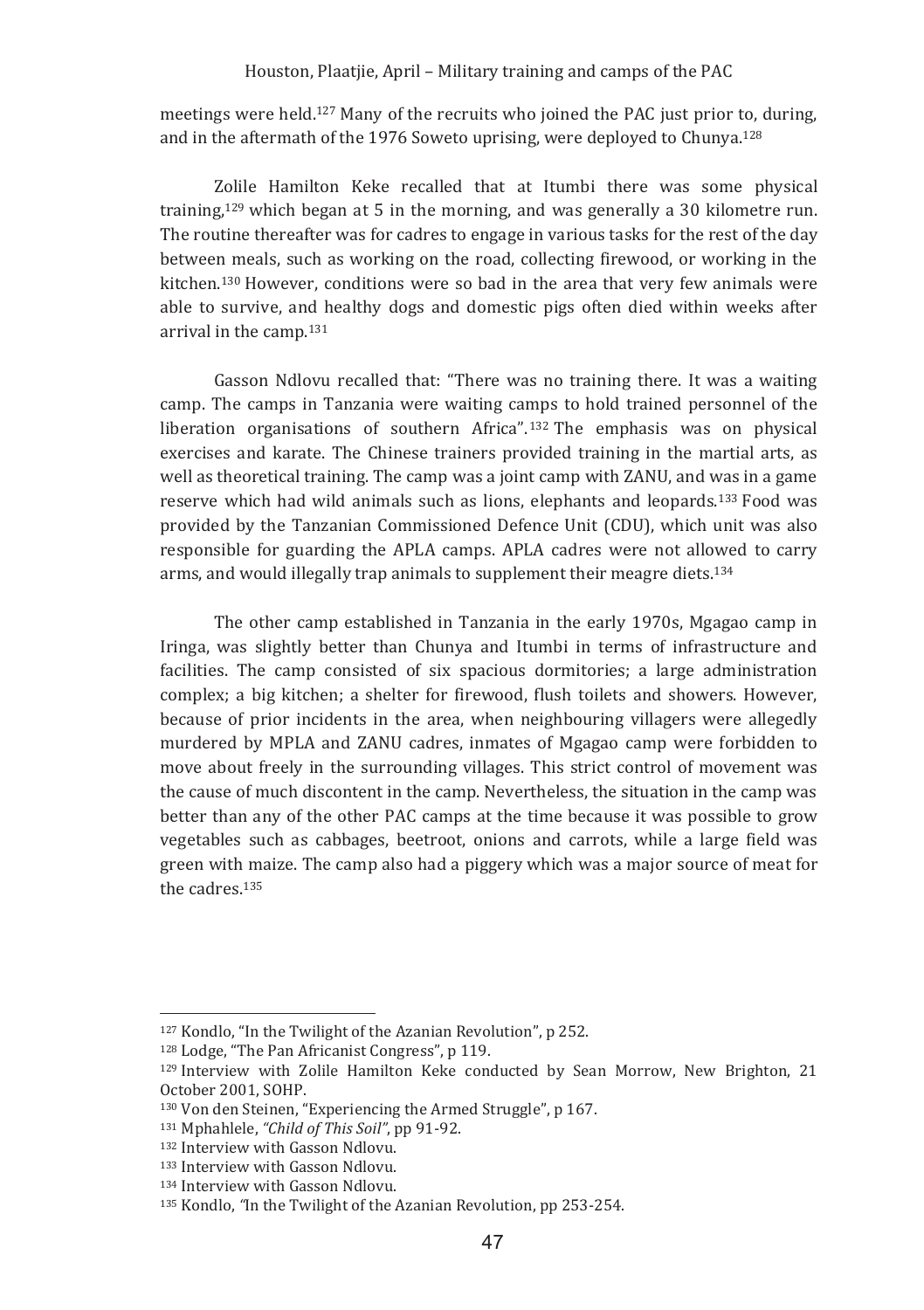However, Vuyani Mgaza recalls that Mgagao camp "was right in the tropical veld forest", and was infested with tsetse flies.<sup>136</sup> The camp was located in an area which was very cold for parts of the year, and there was also an abundance of mosquitoes. One of the more serious problems was what Mphahlele calls the jigger flea, which deposited worms under the skin of those it bit.<sup>137</sup>

Mgagao was a transit camp, and mainly housed members of the PAC who were not soldiers. It was generally used to vet new recruits, who would be deploved elsewhere after they had been screened. Some would be selected for military training, while others would be sent out for further education.<sup>138</sup> The cadres in the three camps – that averaged in total between sixty and one hundred – "changed constantly" as recruits came and went for military training".<sup>139</sup>

Towards the end of the 1970s it had become clear that the PAC's alliances with a select group of other southern African liberation movements were negatively affecting its conduct of the armed struggle. While the ANC was able to use Mozambique as a springboard for military operations and to establish a number of military camps in Angola when its allies assumed power in these countries, the PAC did not enjoy the same privileges. Furthermore, when the PAC's ally came to power in Zimbabwe in 1980. ZANU decided that it would not allow the South African liberation movements to use its territory as a springboard for operations, nor did it give permission for the establishment of military camps in Zimbabwe.

International support for the PAC – in particular, giving its cadres access to military training, providing arms and ammunition, and extending material support for its military camps – was insignificant compared to the support the Soviet Union and its allies provided for the ANC. MK cadres were able to go for military training in the use of advanced weaponry in several countries in the Eastern Bloc. Countries in the Soviet sphere of influence also provided material support for the ANC's military camps. In addition, from the early 1970s, the ANC established a close relationship with Sweden that strengthened in the 1980s, leading to significant material and other support for the ANC's military camps.<sup>140</sup> The ANC was thus able to establish highly developed camps in Angola, such as Caculama, which housed several hundred cadres in barracks. There was virtually no similar support for the PAC. Whatever support was forthcoming was negatively affected by leadership conflicts and charges of corruption; for instance, when the Norwegian government provided support to the PAC for the establishment of a rehabilitation and transit centre in Tanzania in 1977.

<sup>&</sup>lt;sup>136</sup> Interview with Vuyani Mgaza conducted by Brown Maaba, East London, 31 November 2001. SOHP.

<sup>&</sup>lt;sup>137</sup> Mphahlele. "Child of This Soil', pp 100-102.

<sup>&</sup>lt;sup>138</sup> Interview with Johnson Mlambo, undated, SOHP.

<sup>139</sup> Kondlo, "In the Twilight of the Azanian Revolution", p 251.

<sup>&</sup>lt;sup>140</sup> Refer to Sellström. Sweden and National Liberation in Southern Africa. Volume II. for an analysis of Swedish support to the ANC.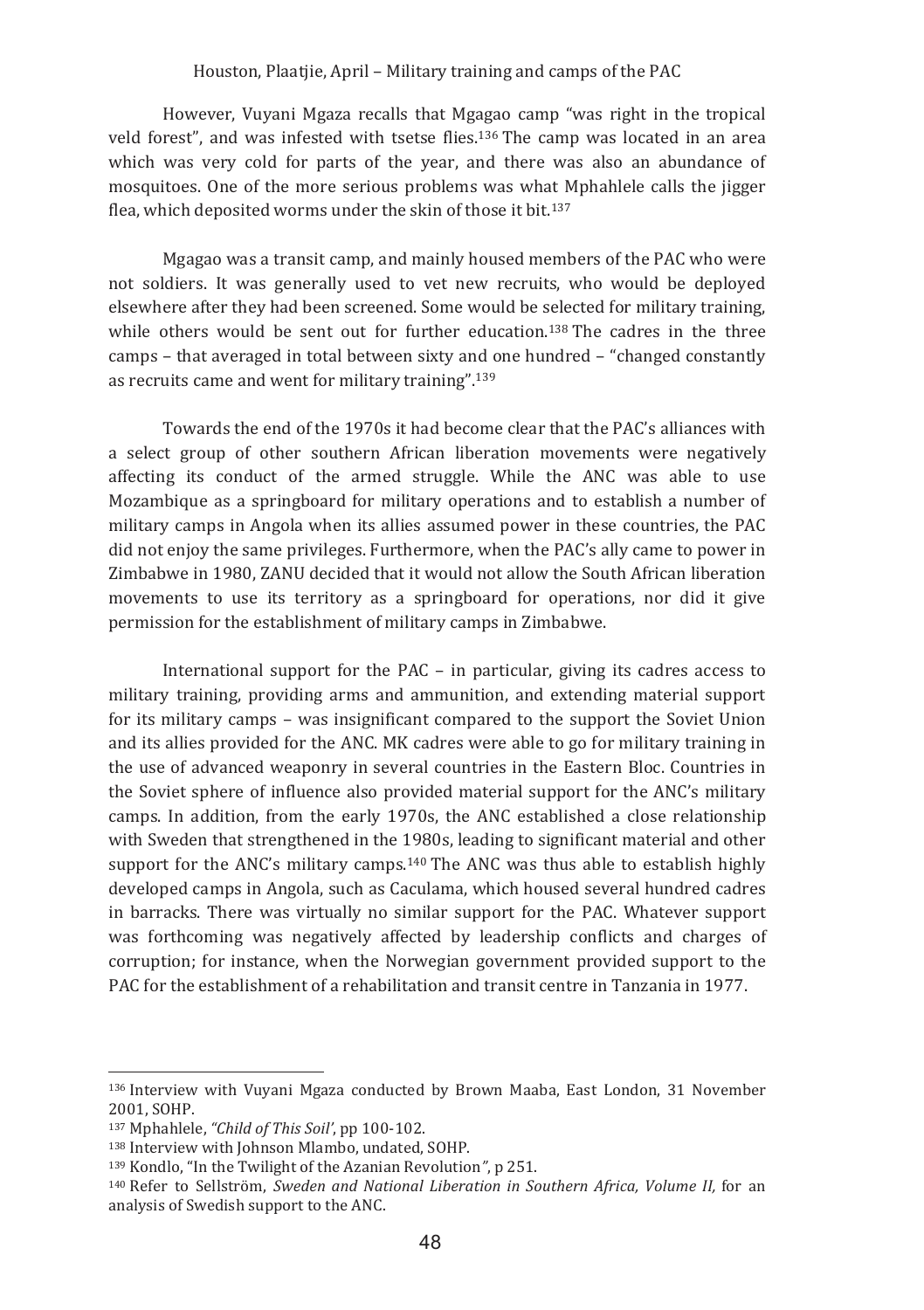Leadership conflicts and dissatisfaction with the pace of the PAC's infiltration missions continued to enflame discontent in the military camps in the late 1970s. The conflict escalated between the supporters of Leballo and those who backed Ntantala. The divide had been sharpened by the influx of vouths after the Soweto uprising and the ideological divide. Ntantala and his cohorts in APLA were Marxist and strongly influenced by the Chinese, while Leballo seems to have been rabidly Africanist in his rejection of Marxism as a foreign ideology. Several meetings were held in the camps from November 1977, and with the leadership of the Revolutionary Command and the High Command, in attempts to mend the relationship between their supporters. These were largely unsuccessful, and Leballo suspended several members of the High Command. In response to the increasing conflict, the OAU pressurised the PAC to hold a consultative conference. At the Arusha Conference in September 1978, seven members of the PAC, including Ntantala, were suspended from the organisation. Nine months later. Leballo resigned from the PAC. A three-man Presidential Council made up of David Sibeko, Vusi Make and Elias Ntloedibe took over leadership of the organisation. Less than a month later, on 14 June 1979, a group of young members of APLA attacked Sibeko and Make, resulting in the death of Sibeko. The Itumbi camp erupted into mutiny, and was forcefully put down by the Tanzanian Defence Force. Hundreds of PAC members were detained.<sup>141</sup>

As a result of this internal conflict, as well as allegations that there had been misuse of funds donated to the PAC, the Norwegians decided that they would no longer disburse funds directly to the movement. Instead, suppliers of services to the PAC were to be paid directly. This led to a decrease in financial support from this quarter. The PAC was also told that future support from Norway depended on whether or not it sorted out its leadership problems.<sup>142</sup> This is a clear indication of how leadership conflicts impacted on the ability of the movement to obtain resources to maintain its camps. By 1981 the PAC was relying solely on limited funds provided by the OAU Liberation Committee.<sup>143</sup> The latter was notoriously underfunded, and pledges of support by OAU member countries often fell far short of money actually allocated to the liberation movements. For instance, in 1967-68 the Liberation Committee promised the PAC \$40 000, but gave only \$4 600.<sup>144</sup> There were also a number of instances in which leaders of the PAC were unable to account for money donated by, among others, the International Defence and Aid Fund (IDAF) and European and Australian donors.<sup>145</sup>

<sup>141</sup> Ka Plaatjie, "The PAC in exile", pp 740-746.

<sup>&</sup>lt;sup>142</sup> E.H. Ostbye, "The South African Liberation Struggle", in T. Linné Eriksen (ed.), Norway and National Liberation in Southern Africa (Nordic Africa Institute, Uppsala, pp 157-159,

 $143$  Kondlo. In the Twiliaht of the Revolution: The Pan-Africanist Congress of Azania (South Africa) 1960-1994 (Basler Afrika Bibliographien, Basle, 2009), p 176.

<sup>144</sup> S. Ndlovu, 'The ANC and the World', in SADET (eds), The Road to Democracy in South Africa. Volume 1, p 561.

<sup>145</sup> Kondlo, In the Twilight of the Revolution, p 176.